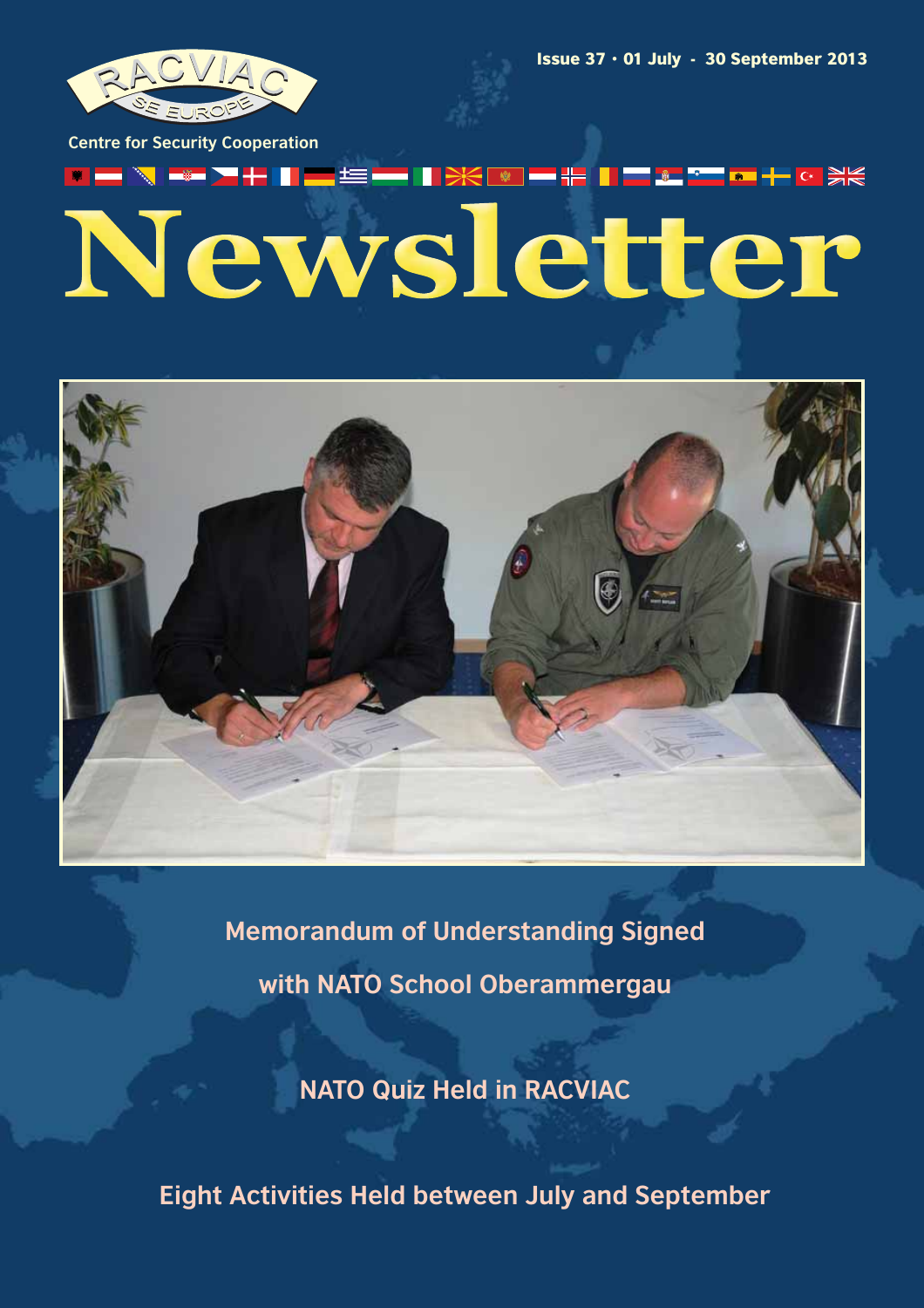### CONTENTS

**Slovak Atlantic Commission and RACVIAC discussed future cooperation Romanian Ambassador visited RACVIAC Meeting with Croatian Assistant Minister of Defence French Defence Attachés have visited RACVIAC Serbian Assistant Defence Minister visited RACVIAC Inaugural visit of Australian Ambassador to RACVIAC MoU with American University in Bosnia and Herzegovina signed RACVIAC Director Ambassador Branimir Mandic visited the Regional Cooperation Council in Sarajevo RACVIAC Director Ambassador Branimir Mandic met with Ambassador at large Mihnea Constantinescu RACVIAC Director Ambassador Branimir Mandic met with Mr Fota Iulian, Romanian Presidential Advisor for National Security RACVIAC Signs Memorandum of Understanding Concerning Cooperation on Training and Education with NATO School Oberammergau The Minister of Defence of Bosnia and Herzegovina visits RACVIAC Commodity Identification Training for Military and Dual-Use Goods Conference on Regional Peacekeeping Experiences Search and Rescue Mission Coordinator Course Meeting of the Schengen Integration Task Force Workshop on Intellectual Emigration Conference on European Union External Border Regime CSBMs: Oversight and Building Integrity Effective Practices of the Implementation of UNSCR 1540 NATO Quiz Final Held Hellos & Goodbyes**  $(02)$ (03)  $(03)$  $(04)$  $(0.5)$ (05) (06) (06)  $(06)$ (07)  $(07)$  $(08)$ (09)  $(10)$ (11)  $(12)$  $(13)$ (15) (16) (17) (18) (18-19)



**Newsletter editorial staff** CAPT Branko Lozancic Ms Anita Boljevac, Language Specialist

#### **RACVIAC - Centre for Security Cooperation**

Rakitje, Stari hrast 53 10437 Bestovje, Croatia +385 (0)1 3330 803 **Tel:** +385 (0)1 3330 809 **Fax: info¹racviac.org www.racviac.org**

### **Visits to/outside RACVIAC**

### **Slovak Atlantic Commission and RACVIAC discussed future cooperation**

Mr Ján Cingel, Director for Partnership Development from the Transfer of Know How Department of the Slovak Atlantic Commission, visited the RACVIAC - Centre for Security Cooperation on Monday, July 1st 2013, to discuss enlargement of cooperation and partnership between the two organizations.

The meeting was attended by RACVIAC Director Ambassador Mandic, RACVIAC Deputy Director Brigadier General Zdravko Jakop and RACVIAC Planning and Liaison Officer for Western Europe and International Organisations Colonel Ferdinand Klinser MSD.

The promising and encouraging meeting was rounded up with the interest of both organizations to cooperate more closely in order to avoid duplication of efforts and resources in their mutual scopes of interest such as improving democratic institutions, EU enlargement in the Balkans, strengthening security of South-East Europe, as well as to better use the synergy of their capacities for the growth of prosperity and improvement of security in the SEE region and a successful EU integration.



#### *Background:*

*The Slovak Atlantic Commission (SAC) is an independent, non-partisan, nongovernmental organization that deals with national and international security issues. It aims to support constructive and active involvement of the Slovak Republic in international affairs with the emphasis on cooperation in the Euro-Atlantic community, support of transatlantic cooperation and effective implementation of foreign and security policy of the Slovak Republic through building a network of individuals and institutions (state, non-governmental and private), unified in strong security community. SAC represents a network of leaders who bring ideas to power and give power to ideas.*

*The Slovak Atlantic Commission is the only and exclusive member of the Atlantic Treaty Association (ATA) on behalf of the Slovak Republic. ATA unifies Atlantic Councils in more than 40 countries in the Euro Atlantic area and beyond. This membership creates a unique precondition for interconnection of national and international security community, as well as support of international cooperation in the security field. The Atlantic Treaty Association was founded in 1954 with the aim to connect and bind independent non-governmental organizations that support transatlantic cooperation and values it is based on. ATA unifies many distinguished persons from international politics, such as former defence and foreign affairs ministers, diplomats and ambassadors.*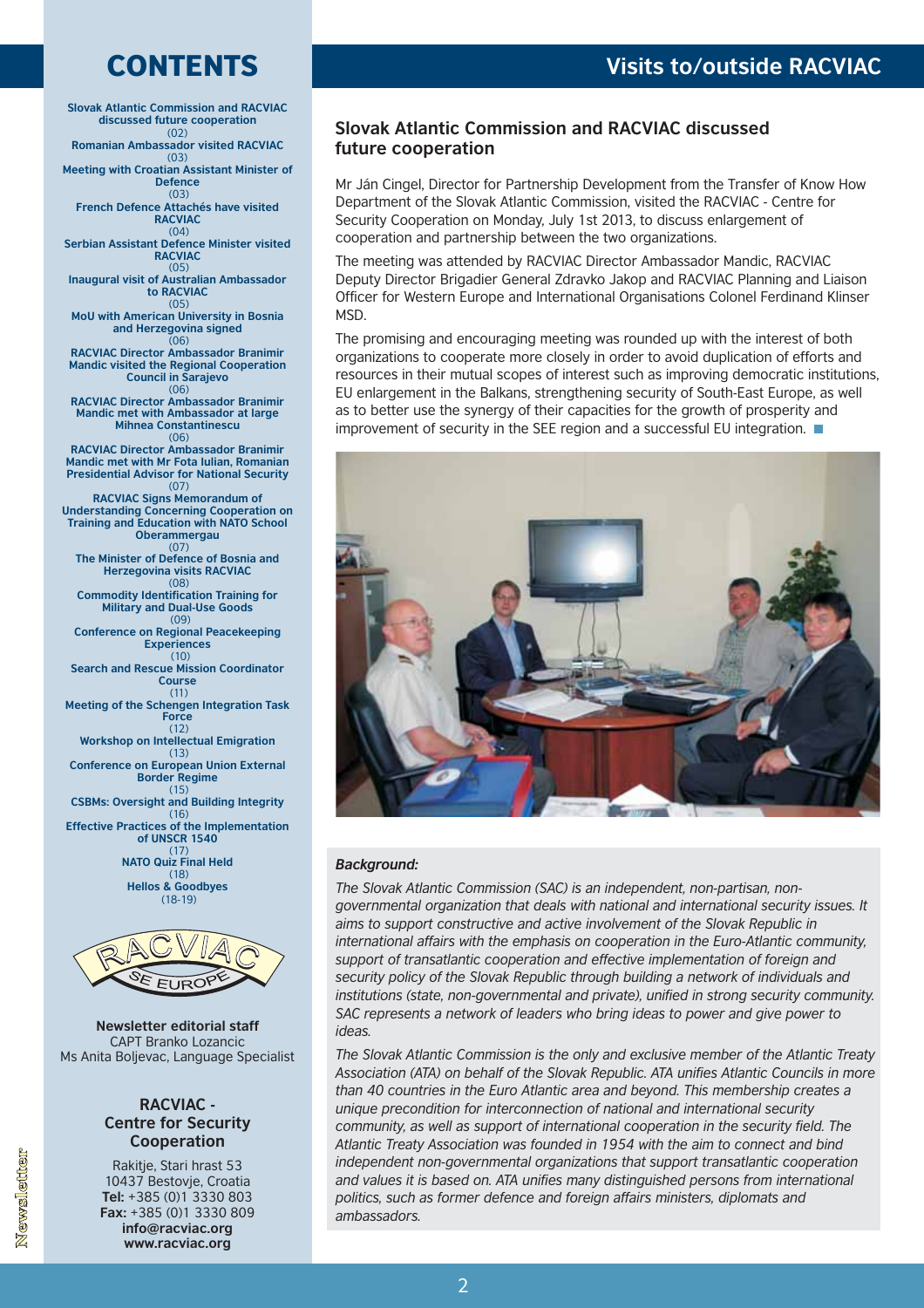### **Romanian Ambassador visited RACVIAC**

On 09 July 2013, the Ambassador of Romania to the Republic of Croatia, H.E. Mr Cosmin George Dinescu, accompanied by Mr Florian Antohi, Minister Counselor and Mr Dorut Nicolae Lucan, First Secretary, visited the RACVIAC - Centre for Security Cooperation. The occasion for the visit was the desire expressed by H.E. Mr Dinescu to make personal acquaintance with RACVIAC's mission, current status and vision for the future.



The Director of RACVIAC, Ambassador Branimir Mandic, together with the Deputy Director, Brigadier General Zdravko Jakop, and RACVIAC staff members welcomed the distinguished guests.

After the presentation on the history, mission, annual programme of activities and accomplishments of RACVIAC, the Romanian delegation and their hosts engaged in a very interesting discussion on RACVIAC's programme, current issues and future plans.

Expressing the readiness of Romania to remain a reliable partner and supporter to the Centre, Ambassador Dinescu presented RACVIAC Management with the Document on the Romanian Ratification of the Agreement on RACVIAC - Centre for Security Cooperation. He showed significant interest in RACVIAC's current activities and plans for the forthcoming period and expressed his willingness to create a more targeted and cooperative relationship between RACVIAC and Romania, as RACVIAC core Member. Since Romania has not been actively involved in RACVIAC in the past few years, H.E. Mr Dinescu expressed his intention to explore the possibilities for Romania to get re-involved in the Centre, especially in terms of the secondment of personnel.

### **Meeting with Croatian Assistant Minister of Defence**

On 18 July 2013, RACVIAC Director, Ambassador Branimir Mandic and Deputy Director Brigadier General Zdravko Jakop, had a meeting with Mr Zoran Drca, Assistant Minister of Defence of the Republic of Croatia and Mr Petar Mihatov, Head of the International Defence Cooperation and Security Sector, at RACVIAC premises.

The purpose of the meeting was to exchange the most recent information about RACVIAC activities, some ongoing challenges and the way forward.

Ambassador Mandic took this opportunity to express once more his genuine appreciation to the Ministry of Defence of the Republic of Croatia for the outstanding and considerable ongoing support to the RACVIAC - Centre for Security Cooperation. He informed the guests about some changes in the Centre's programme, future projects and intention for a broader and intensified cooperation with international and regional organizations and initiatives.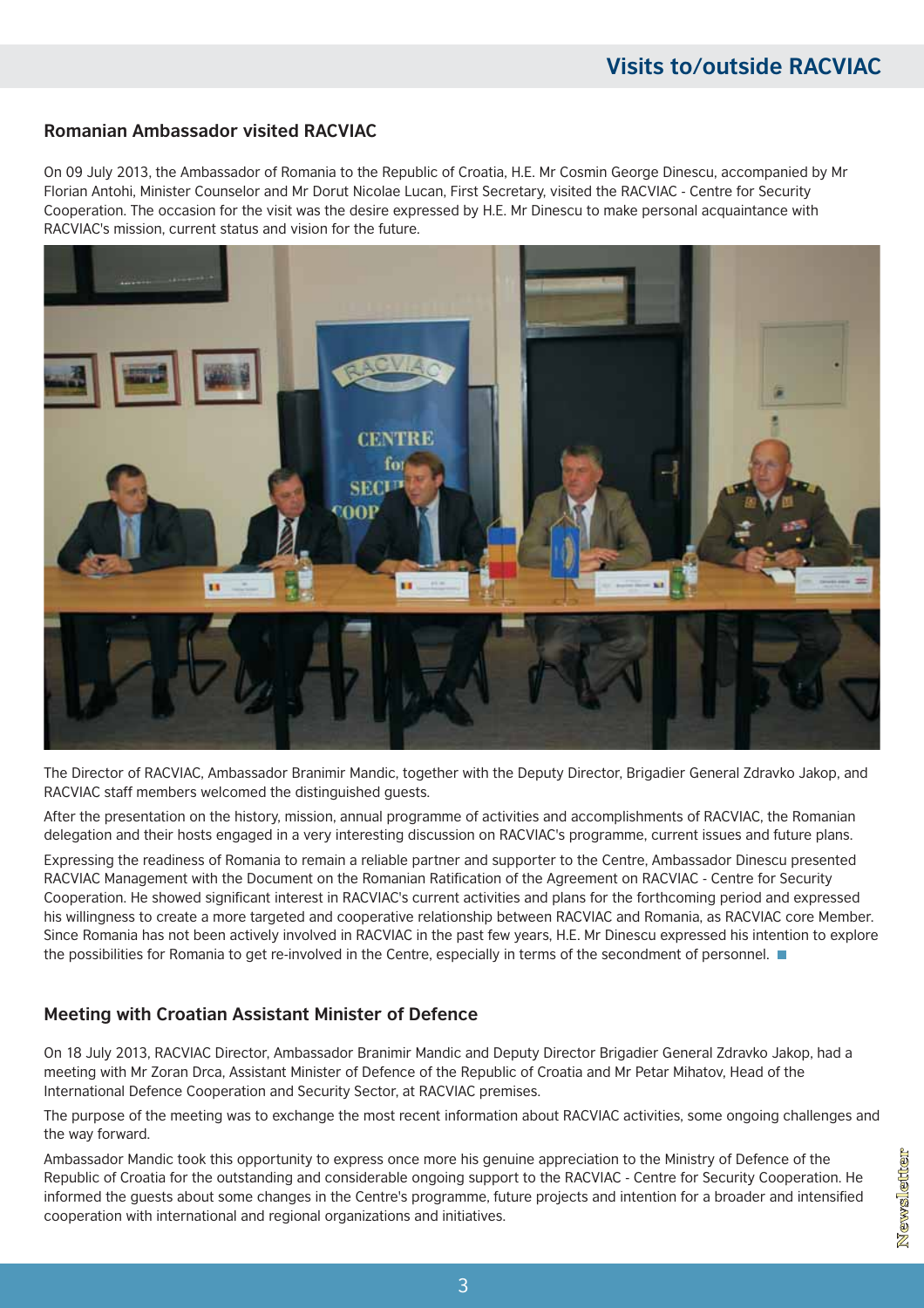### **Visits to/outside RACVIAC**

Taking into account RACVIAC's mission and role in the region, the Assistant Minister of Defence, Mr Drca, availed himself of this opportunity to reassure RACVIAC of the Ministry's intention for further partnership and support.

Since the Host Nation Agreement between RACVIAC and the Republic of Croatia was signed in April this year, the meeting was also an opportunity to discuss in more detailed the draft version of the new Technical Agreement between the Centre and the Croatian Ministry of Defence.

Both delegations agreed on the need for continued efforts to foster dialogue and cooperation on security matters in the region thus accelerating the Euro-Atlantic integration processes in the countries of Southeast Europe.



# **CENTRE** for ECHRITY **ERATION**

**French Defence Attachés have visited RACVIAC**

On 24 July 2013, the incoming French Defence Attaché to Croatia, Lieutenant Colonel Laurent Vondersher, accompanied by Colonel Eric Prigent, the outgoing Defence Attaché, visited the RACVIAC - Centre for Security Cooperation in order to get better acquainted with the Centre.

The Director of RACVIAC, Ambassador Branimir Mandic, together with RACVIAC staff members, welcomed the distinguished guests.

After the presentation on the history, mission, scope of activities and accomplishments of RACVIAC, the French Attachés and their hosts engaged in a discussion on RACVIAC's programme, plans for the future and possibilities for a more targeted cooperation between the Centre and France, as its Associate Member. Some talks in this direction have already been conducted.

Ambassador Mandic used this opportunity to thank Colonel Prigent for all the support he personally provided to RACVIAC being actively involved in its activities in the last three years.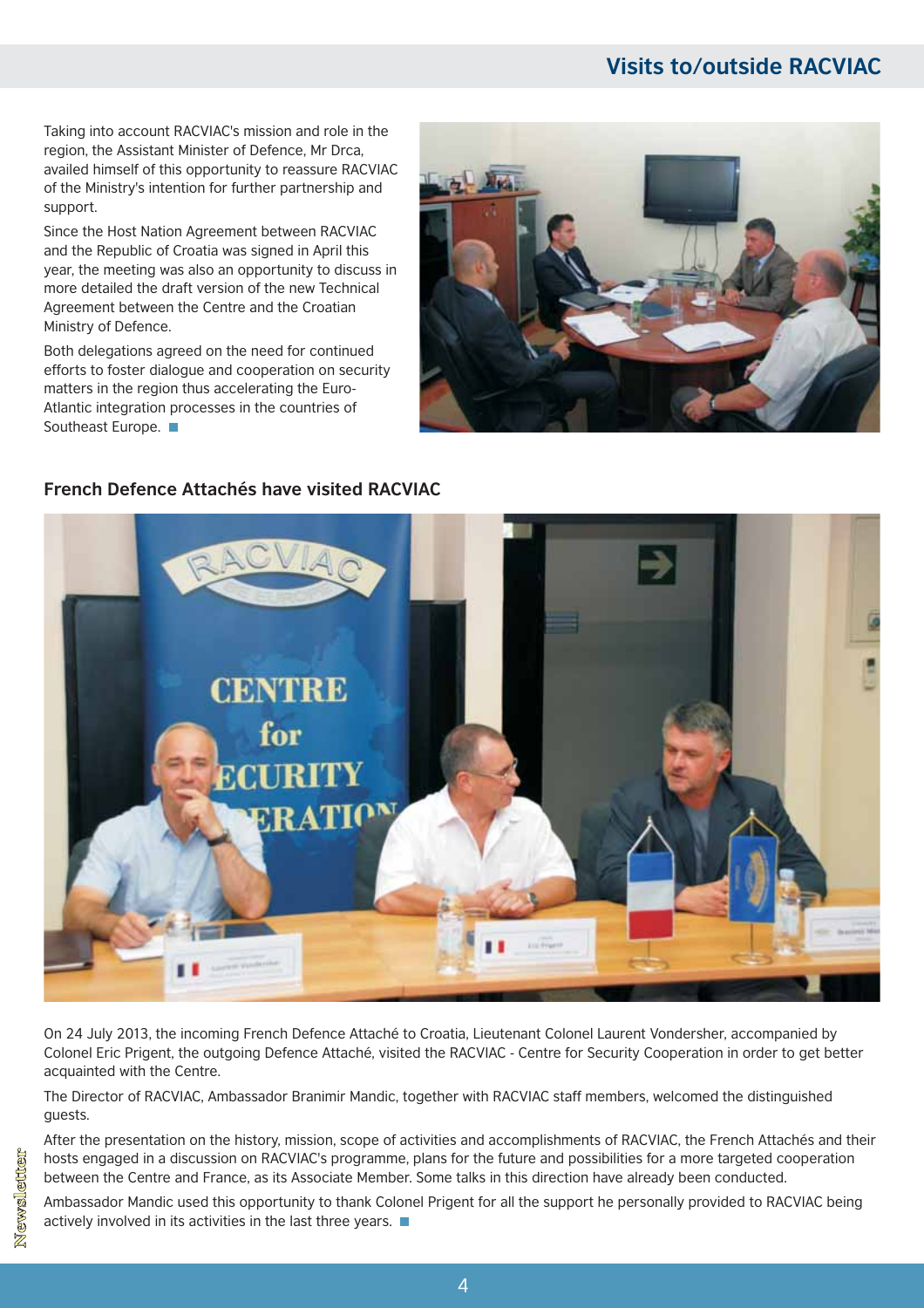### **Visits to/outside RACVIAC**

### **Serbian Assistant Defence Minister visited RACVIAC**

On 27 August 2013, Mr Miroslav Jovanovic, Assistant Minister for Defence Policy of the Republic of Serbia, accompanied by Ministry officials LtCol Zlatko Zikic and Ms Sloboda Maravic and Ms Bosa Prodanovic, Minister Counsellor at the Serbian Embassy to Croatia, visited the RACVIAC - Centre for Security Cooperation. This was Mr Jovanovic's first visit to the Centre.

The purpose of the visit of the Serbian delegation was to get acquainted with the current situation in RACVIAC before taking over the chairmanship of MAG in October this year.

The guests were welcomed by RACVIAC Director Branimir Mandic, Deputy Director Brigadier General Zdravko Jakop and RACVIAC senior staff members.

After the presentation on RACVIAC, Ambassador Mandic and other staff members informed the guests about the current situation, ongoing activities as well as on the plans for the future. Ambassador Mandic pointed out that the only challenge RACVIAC was facing at the moment was lack of personnel. In that regard he presented some new ideas and proposals aimed at tackling this issue.



Mr Jovanovic highlighted Serbia's readiness to continue supporting the Centre. He said that in the forthcoming Serbian chairmanship of MAG their main goal was to define the framework of future RACVIAC activities, analyze the needs of the region and development towards European and Euro-Atlantic integration in order to enhance relationship and cooperation between the regional countries.

Although Serbia has proved to be a reliable partner to the Centre over the years, both sides expressed their hope that the cooperation between the Republic of Serbia and RACVIAC would be even more active in the time to come.

### **Inaugural visit of Australian Ambassador to RACVIAC**



On 03 September 2013, Australian Ambassador to the Republic of Croatia, H.E. Ms Susan Cox, was in her inaugural visit to the RACVIAC - Centre for Security Cooperation. The occasion for the visit was the desire expressed by H.E. Ms Cox to make personal acquaintance with RACVIAC's mission, aims and structure. Her Excellency was welcomed by RACVIAC Director Ambassador Branimir Mandic, Deputy Director Brigadier General Zdravko Jakop and RACVIAC senior staff. After the presentation on the history, mission, annual programme of activities and accomplishments of the RACVIAC - Centre for Security Cooperation, Ambassador Cox and the hosts engaged in a very interesting discussion on RACVIAC's programme, plans for the future and possibilities for further cooperation.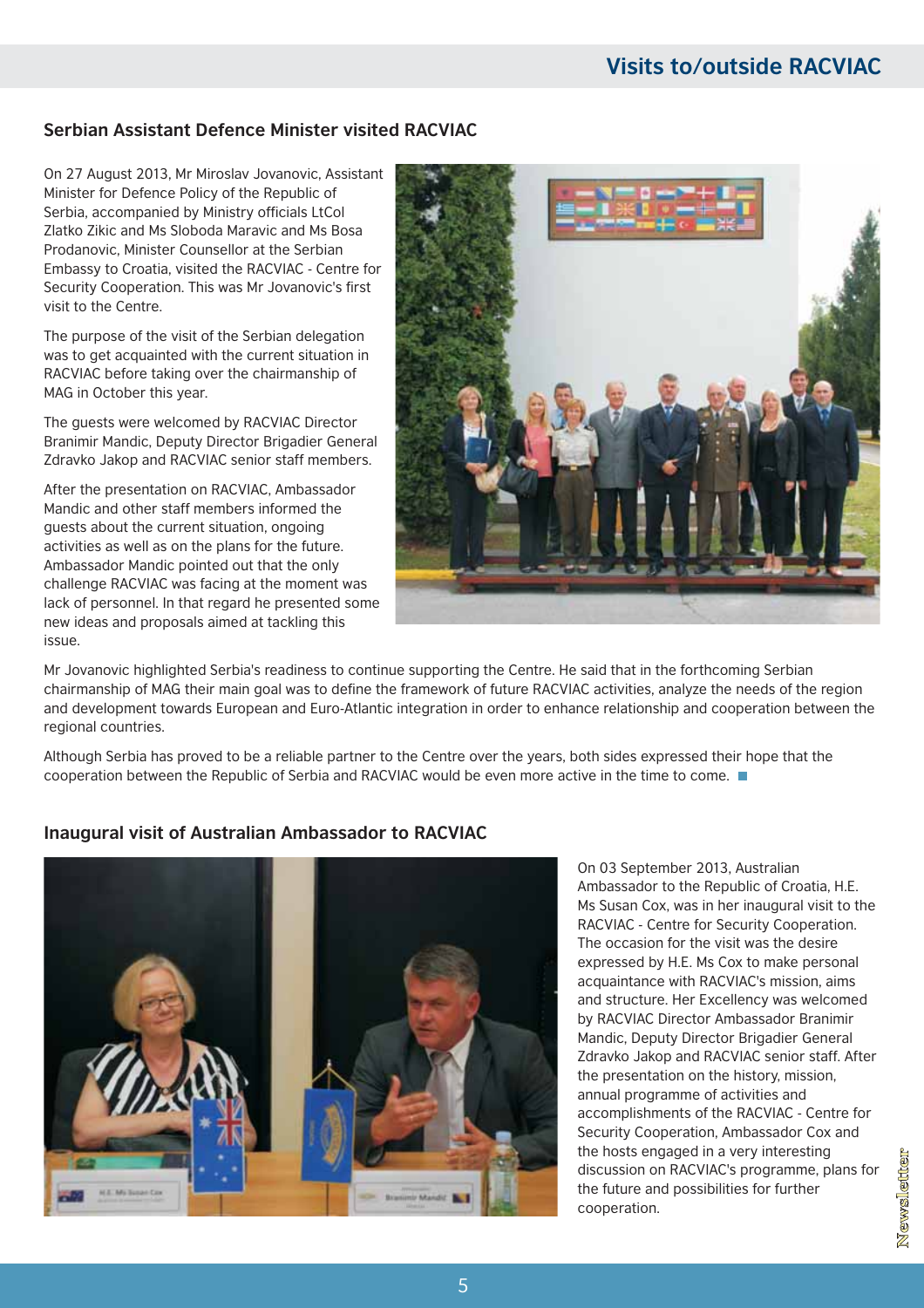Ambassador Cox showed significant interest in RACVIAC's achievements, current activities and plans for the forthcoming period, in particular in the area of arms control. Thus, she expressed her willingness to provide support to the activities on arms control in terms of presenting a view on this issue outside the region. In this regard it is worth mentioning that while this was her inaugural visit to the Centre in her capacity as Australian ambassador to Croatia, Ambassador Cox has already participated in the RACVIAC activity on Chemical Weapons Conventions. She highlighted that while Australia was a long way from South East Europe, it nevertheless has an enduring interest in regional security and the challenges posed to the world.

### **MoU with American University in Bosnia and Herzegovina signed**

On 10 September 2013, a Memorandum of Understanding with the American University in Bosnia and Herzegovina (AUBiH) was signed by RACVIAC Director Ambassador Branimir Mandic and the President of the AUBiH Mr Esmir Ganic. The AUBiH is a university with classes based on the American liberal education with undergraduate, graduate and doctoral studies, which are in line with the Bologna principles. It is a highly respected educational institution and its importance is underlined by frequent visits and lectures given by prominent political, science and business leaders from the USA, EU and other countries.

Thus, the purpose of the MoU is to establish effective cooperation between RACVIAC and AUBiH in the areas of fostering international understanding, academic cooperation, faculty and expert exchanges, and publication collaboration. The AUBiH sees RACVIAC as a worthy regional partner with whom it wishes to establish working relations aimed at exchange of experts, speakers, lecturers, collaboration on joint research projects, exchange of publications and execution of joint seminars, conferences and similar events. The areas of mutual interest include international security, contemporary security threats and challenges, regional security, cyber security and Euro-Atlantic integration.

The cooperation with the AUBiH is particularly beneficial for RACVIAC in terms of confirming its status as an academic organization, as specified in the Agreement on RACVIAC - Centre for Security Cooperation.  $\blacksquare$ 

### **RACVIAC Director Ambassador Branimir Mandic visited the Regional Cooperation Council in Sarajevo**

RACVIAC Director Ambassador Branimir Mandic visited the Regional Cooperation Council (RCC) on September 11, 2013, where he met with RCC Secretary General Goran Svilanovic.

During their discussion Secretary General Svilanovic presented recent developments within the South East Europe 2020 Strategy which will be the priority of RCC activities in the coming period. The main focus of the Strategy is economic development of the countries in the region, while, to a lesser extent it will also address issues regarding justice and home affairs and education.

Director Mandic noted that RACVIAC could provide a forum for closer cooperation in the field of security within South East European region focused on European integrations. The two spoke of strengthening cooperation between regional organizations and initiatives dealing with security issues. Furthermore, Director Mandic invited Secretary General Svilanovic to attend a conference of directors from all regional security intitatives to be held at RACVIAC during the forthcoming semi-annual Multi-national Advisory Group (MAG) meeting. Secretary General Svilanovic accepted the invitation.

### **RACVIAC Director Ambassador Branimir Mandic met with Ambassador at large Mihnea Constantinescu at the Prime Minister's Chancellery in Bucharest, Romania**

RACVIAC Director Ambassador Branimir Mandic attended the meeting of the South-Eastern Europe Defence Ministerial - Coordination Committee (SEDM-CC) in Bucharest, Romania, September 17-18, 2013.

On the margins of the meeting Director Mandic took the opportunity to visit the Prime Minister's Chancellery where he met with Ambassador at large Mihnea Constantinescu, Special Representative for Energy Security. Director Mandic used the opportunity to exchange views with Mr Constantinescu as an expert in the field of energy security.

Ambassador Constantinescu underlined the good cooperation and strong support Romania provides to the RACVIAC - Centre for Security Cooperation. Accordingly, the Romanian side agreed to host, support and cooperate in the long term the Project on Energy Security issues being proposed by RACVIAC. Ambassador Constantinescu proposed that Romania acts as a host for the opening conference on Energy Security during 2014 and suggested a number of proposals for further coordination.

Director Mandic underlined the importance of Romanian membership in the European Union and NATO as an opportunity to exchange experiences and lessons learned with other countries in South East Europe. During further discussion a high level of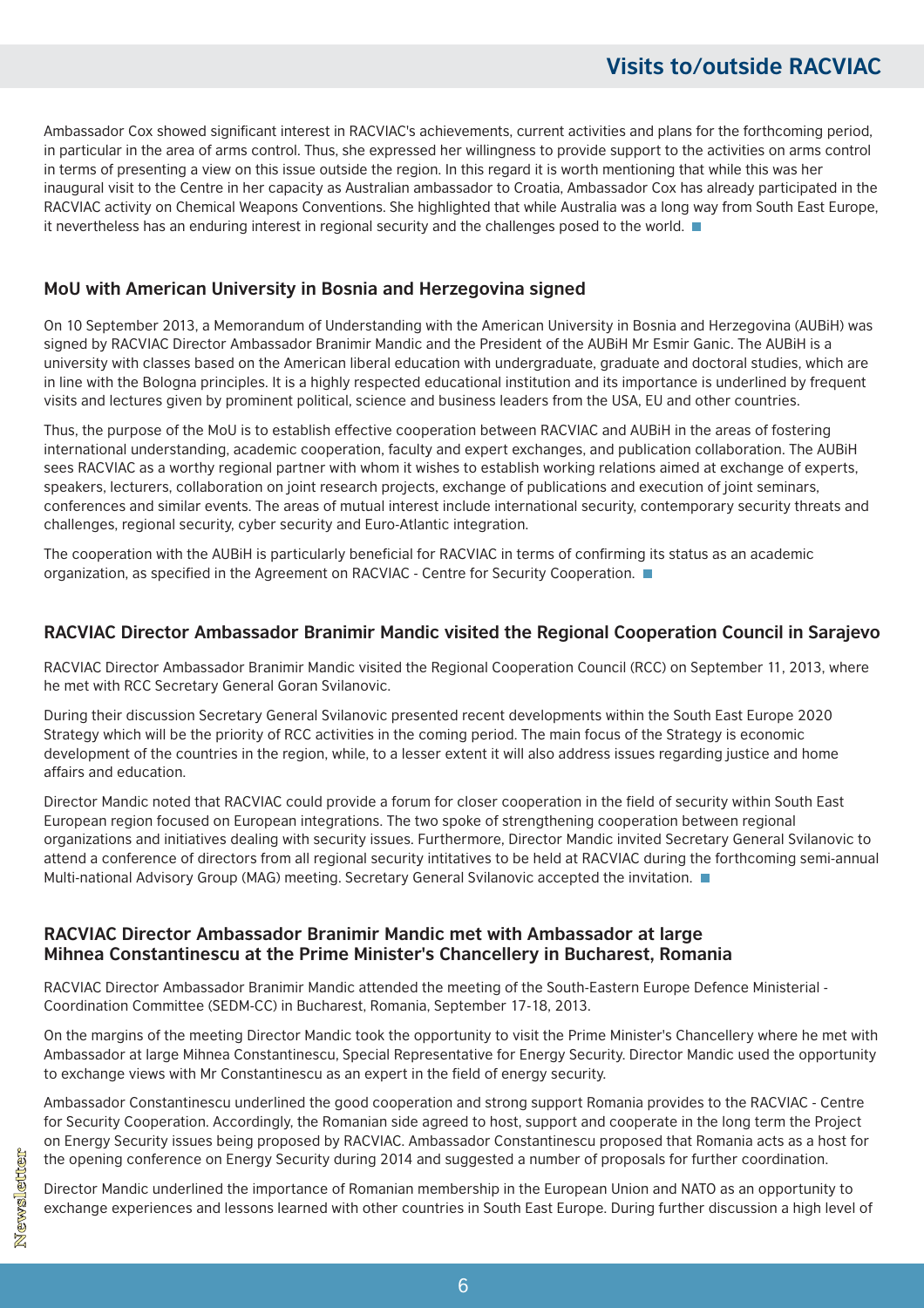agreement was achieved in regard to energy security as an essential part of South East European security and further development. It was also agreed that in the spirit of understanding and good cooperation further development of cooperation regarding the Energy Security Project would continue.

Director Mandic thanked Mr Constantinescu for the readiness to cooperate and provided him with RACVIAC's annual programme for future activities.  $\blacksquare$ 

### **RACVIAC Director Ambassador Branimir Mandic met with Mr Fota Iulian, Romanian Presidential Advisor for National Security in Bucharest, Romania**

During the second day of the South-Eastern Europe Defence Ministerial - Coordination Committee (SEDM-CC) in Bucharest, Romania, September 17-18, 2013, the RACVIAC delegation had an official meeting with Mr Fota Iulian, Romanian Presidential Advisor for National Security.

During the meeting Director Mandic presented the transformation of the RACVIAC - Centre for Security Cooperation and its adjustment to new security circumstances in the region. In this regard, he expressed his personal belief that the active role of Romania is of high importance to RACVIAC and the region, which is reflected through regional ownership of the organization. He also highlighted the importance of Romanian membership in the European Union and NATO as an opportunity to exchange experiences and lessons learned with other countries in South East Europe.

Mr Iulian enhanced the dedication of Romania in providing strong support for the future development of the RACVIAC - Centre for Security Cooperation in the light of strengthened cooperation in the region.

Mr Iulian expressed strong support for Romania to be the initiator of the Project on Energy Security, with RACVIAC as a platform. In contribution to this strong support by Romania, he announced that his country would delegate national representatives to the Centre.

During further discussion, Mr Iulian said that he would like to visit RACVIAC premises in Rakitje.

Director Mandic thanked Romania for understanding the significance that RACVIAC has in the region and highlighted the role Romania has as a Member. Furthermore, he expressed optimism regarding future cooperation with Romania and countries in the region.

In the light of the constructive conversation, Director Mandic welcomed the readiness of Mr Iulianu to visit the RACVIAC -Centre for Security Cooperation and gave him a formal invitation.

### **RACVIAC Signs Memorandum of Understanding Concerning Cooperation on Training and Education with NATO School Oberammergau**

A delegation of the RACVIAC - Centre for Security Cooperation, consisting of RACVIAC Director Ambassador Branimir Mandic and Planning and Liaison Officer Colonel Ferdinand Klinser, visited the NATO School in Oberammergau Germany on September 25, 2013. The NATO School Oberammergau (hereinafter NSO) is NATO's key training facility at the operational level. It is a global leader in multinational military education and individual training.

RACVIAC Director Ambassador Branimir Mandic and Planning and Liason Officer Colonel Ferdinand Klinser met with the NATO School Commandant, Captain W. Scott Butler. Director Mandic explained the basic framework of the RACVIAC - Centre for Security Cooperation, its visions, ideas and programme development. Areas of possible cooperation were pointed out to be in the fields of energy security, gender issues and cyber security as well as Common Security and Defence Policy.



Captain Butler praised the current achievements and developments of RACVIAC and expressed a firm commitment to an open door policy regarding cooperation. In particular Captain Butler emphasized the possibility of cooperation through an NSO Mobile Training Team.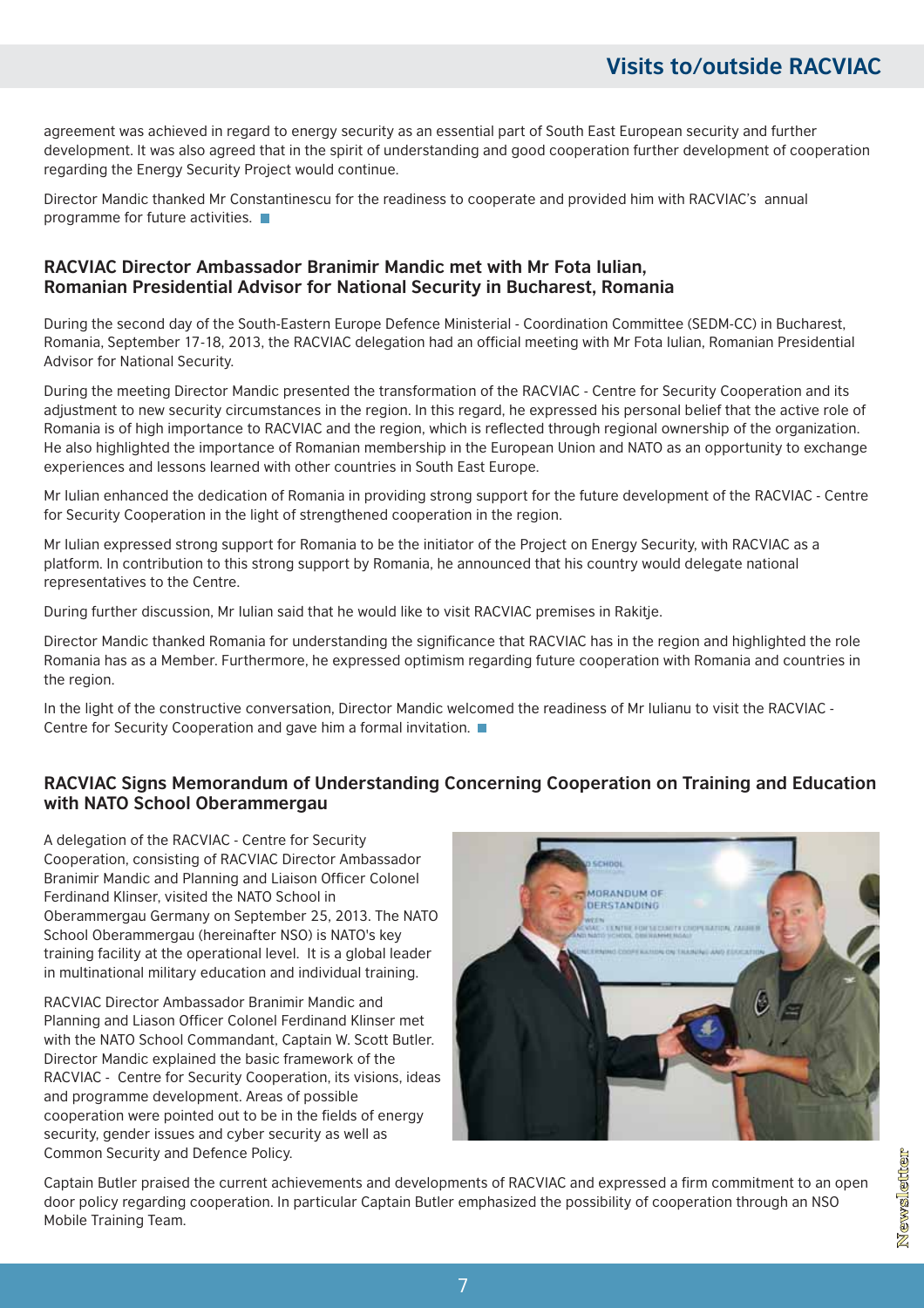Afterwards a round table discussion was held with relevant representatives of the NSO who noted their appreciation for RACVIAC's willingness to meet at a table of experts to discuss concrete and tangible steps to strengthen cooperation and bring the Memorandum of Understanding to fruition, thus extending partner activities.

During the meeting Col Klinser gave a presentation on the RACVIAC - Centre for Security Cooperation, its main strategic objectives, directions of development, areas of interest and programme for 2013 and 2014.

Director Mandic noted that one or two activities in partnership with the NSO would be his goal, whereby the IRC Pillar would be a relevant partner, however concrete topics and details for implementation need to be further explored.

In conclusion a ceremony was held at which RACVIAC Director Ambassador Branimir Mandic and the NATO School Commandant, Captain W. Scott Butler, signed a Memorandum of Understanding Concerning Cooperation on Training and Education.

The RACVIAC - Centre for Security Cooperation eagerly looks forward to the future cooperation it will have with the NATO School Oberammergau.

### The Minister of Defence of Bosnia and Herzegovina, Mr Zekerijah Osmic visits RACVIAC - Centre **for Security Cooperation**

On Thursday September 26, 2013, a delegation of the Ministry of Defence of Bosnia and Herzegovina, lead by Defence Minister Mr Zakerijah Osmic, visited the RACVIAC - Centre for Security Cooperation. The delegation consisted of Mr Mriko Okolic, Deputy Minister for resources, Mr Zoran Sajinovic, Assistant Minister, Mr Mustafa Sinanovic, Chief of the Minister's Cabinet, Ms Uma Sinanovic, the Head of the PR Department and Mr Irfan Dzelilovic, escort to the minister. The ambassador of Bosnia Herzegovina to the Republic of Croatia, H.E. Ms Azra Kalajdzisalihovic accompanied the delegation.

The guests were welcomed by RACVIAC Director Branimir Mandic, Deputy Director Brigadier General Zdravko Jakop and RACVIAC senior staff members.

Welcoming the delegation Director Mandic briefly informed them of the events currently taking place at RACVIAC and recent developments. Director Mandic pointed out that RACVIAC had signed seven Memorandums of Understanding with other relevant organizations this year and opened dialogue with numerous others. Regarding relations with NATO and the European Union, he noted that MAG had made the Republic of Croatia the contact country for NATO and Austria the contact country for the EU. Furthermore, he emphasized RACVIAC's future project orientation that would enable a long-term approach to activities and a stable budget.



Minister Osmic underlined the long-term dedication of Bosnia and Herzegovina to the RACVIAC - Centre for Security Cooperation, pledging that this strong support would continue in the future.

Mr Zoran Sajinovic, Assistant Minister and former MAG Chairperson, noted that Bosnia and Herzegovina remained fully committed to RACVIAC as it had been in the past. He pointed out that they were currently providing a second RACVIAC Director and until recently had provided three subject matter experts to the centre. He also underlined the commitment by Bosnia and Herzegovina to send participants to RACVIAC activities and pointed out that at home this proved to be an excellent example of inter-agency cooperation. Furthermore, Mr Sajinovic added that Bosnia and Herzegovina would provide instructors and lecturers for RACVIAC, in particular for those activities involving parliamentary oversight and search and rescue, but not limited to them. In conclusion Mr Sajinovic noted that the delegation came to RACVIAC to demonstrate their commitment to regional cooperation.

The Ambassador of Bosnia and Herzegovina to the Republic of Croatia H.E. Ms Azra Kalajdzisalihovic promised to visit RACVIAC in the near future and discuss the programme.

Director Mandic thanked the delegation for visiting and noted that the invitation to H.E. Ms Azra Kalajdzisalihovic to visit the Centre remained on the table.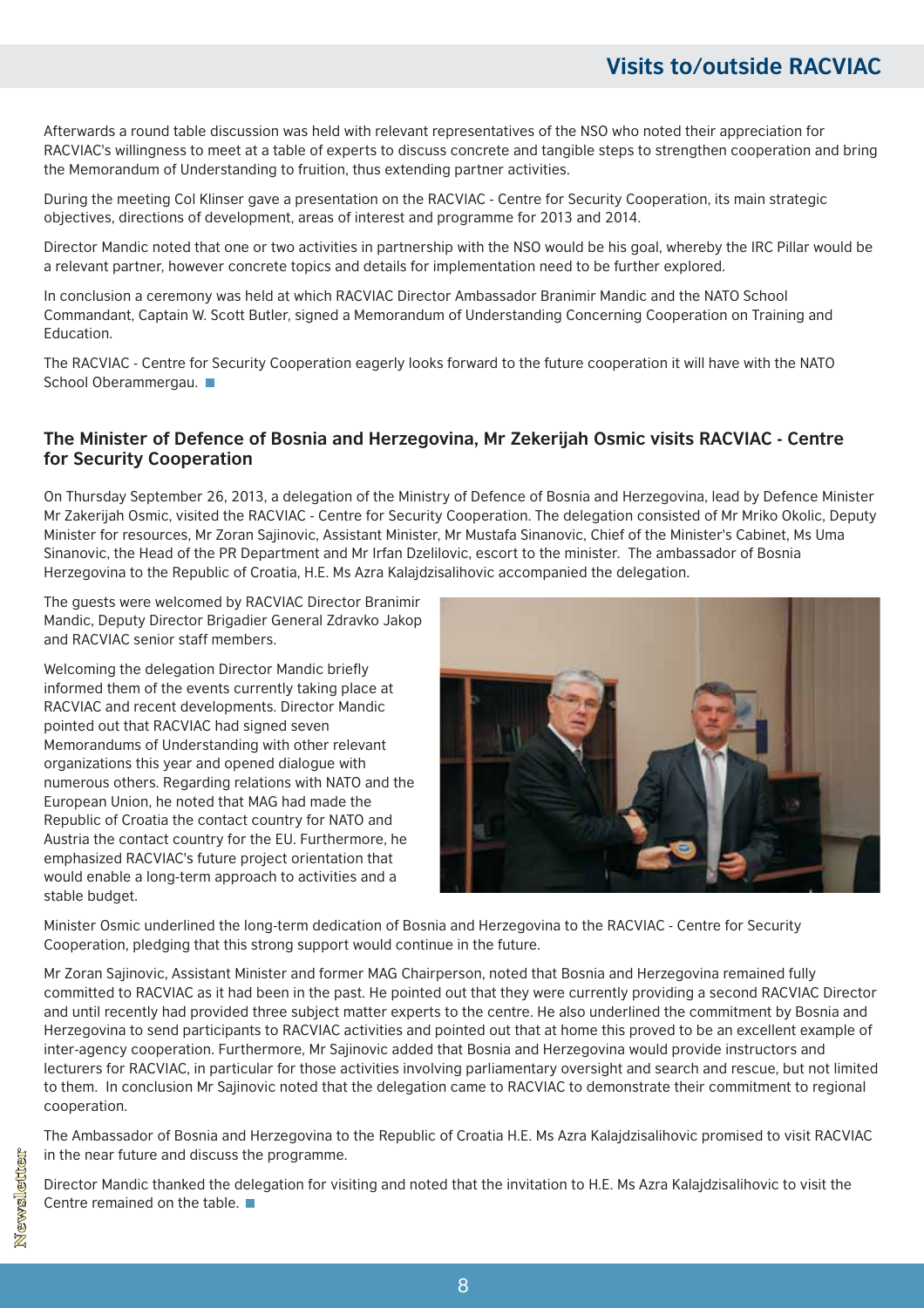### **Workshop on Regional Commodity Identification Training for Military and Dual-Use Goods**

*In cooperation with the Secretariat of the Organization for Security and Co-operation in Europe (OSCE), the EU Outreach Export Controls for Dual Use Goods and the U.S. Department of Energy.*



The Workshop on Regional Commodity Identification Training for Military and Dual-Use Goods is a follow up event of the Regional Workshop on Customs Procedures and Licensing Issuance: Integrating the National Processing of Dual Use Goods and Conventional Weapons through Information Sharing, held from 25 to 27 October 2011 in Rakitje, Croatia.

The workshop was opened on 16 July 2013 with a welcome address by RACVIAC Director Ambassador Branimir Mandic, followed by opening remarks of Mr Mathew Geersten, Head of the FSC Support Section, Conflict Prevention Centre, OSCE. Opening remarks were also given by Ms Andrea Pokerznik,

Project Analyst, EU Outreach Export Control of Dual-Use Goods, and Ms Debika Pal, Regional Project Manager, Europe International Non-proliferation and Export Control Program, U.S. Department of Energy. They all stated the importance of this workshop for promoting the implementation of the UNSCR 1540 Resolution and the OSCE Document on SALW as well as inter-agency and regional cooperation.

The workshop focused on commodity identification and promotion of inter-agency and regional co-operation among licensing offices and customs services with a view to fighting the proliferation of illicit weapons and dual-use goods. The training contributed to the promotion of the implementation of UNSCR 1540 and the OSCE Document on SALW as well as reinforcing the OSCE Border Security and Management Concept that promotes threat mitigation with the least possible restriction posed on trade and transport.

Export licensing offices and customs agencies play key roles in controlling strategic trade and preventing the proliferation of dual-use goods as well as illicit weapons. Their mutual cooperation, as well as cooperation among countries, is what can prevent the proliferation of illegal and dangerous items. Thus, the workshop was significant for the cooperation and security issues in the SEE region.

Participants who attended the workshop came from the following countries: Albania, Bosnia and Herzegovina, Croatia, the Former Yugoslav Republic of Macedonia\*, Montenegro and Serbia. They were both licensing officials and front-line customs officers.

The workshop was carried out as a combination of lectures and presentations, followed by hands-on group exercises and a facilitated discussion.

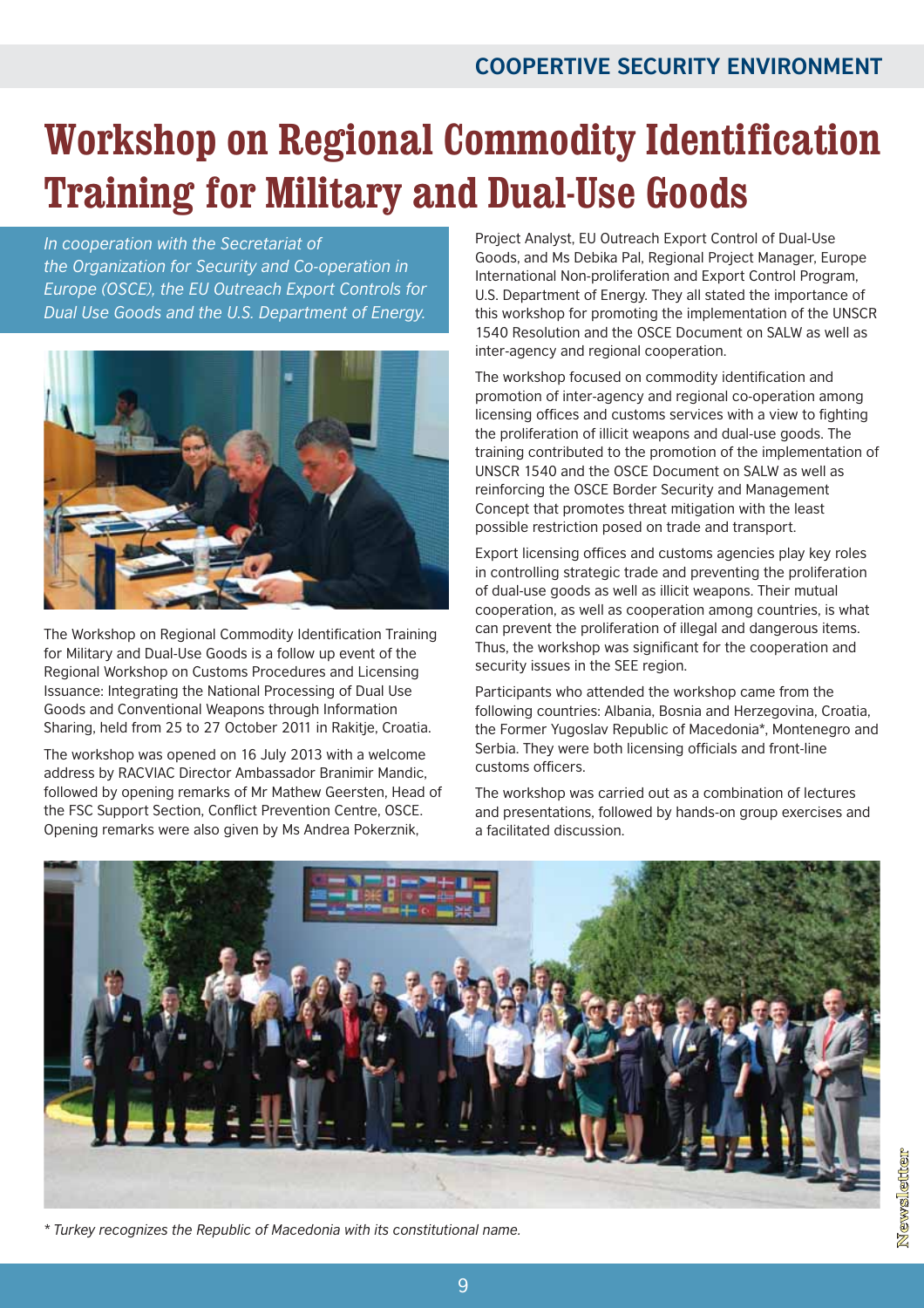### **COOPERTIVE SECURITY ENVIRONMENT**

#### **Topics presented over the three days included:**

- Proliferation Procurement Tactics and a Case Study, an Overview of WMD Programmes and Dual-Use Materials and Equipment Needed for their Development - Commodity Set 1: Chemicals and Chem/Bio Processing Equipment presented by experts from the U.S. Department of Energy.
- International Non-proliferation Regime Mandates, Guidelines, Control Lists and Catch-All, National Implementation of Export Control Norms Elements of Effective Export Control presented by lecturers of the EU Outreach Export Controls for Dual Use Goods. •
- Commodity Set 2: Industrial Equipment Related to Nuclear and Missile Programme Development, by experts from the U.S. Department of Energy.
- Commodity Set 3: Materials, Overview of Risk Indicators by experts from the U.S. Department of Energy.
- A Case Study (interagency cooperation and risk assessment from the customs perspective) by Mr MatjazMurovec, Deputy Head of Investigation Section, General Customs

Directorate, Customs Administration of the Republic of Slovenia.

- Commodity Set 4: Electronics, eCIT and other tools and resources presented by experts from the U.S. Department of Energy.
- Concealment Techniques used for Trafficking of SALW by •Mr James Bevan, Director, Conflict Armament Research.

Participants expressed an interest to engage in the future in more practical exercises and presentations on real cases of interagency cooperation and risk assessment, to hear more about commodity identification, risk assessment and concealment techniques, and see more examples of methods used to detect misuse of dual-use goods.

RACVIAC, in cooperation with the OSCE and other partners, hopes that in the future this type of event would become a permanent platform which would provide a knowledge base on the best practices in use within the region, and raise awareness of the types of movements that can be expected in transit to and from neighbouring countries.

### **INTERNATIONAL AND REGIONAL COOPERATION**

## **Conference on Regional Peacekeeping Experiences held in RACVIAC**



*Photo courtesy of Ministry of Defence of the Republic of Croatia*

A one-day Conference on "Regional Peacekeeping Experiences from ISAF to the Middle East and the Way Forward for 'Smart' Peacekeeping", co-organized by the Atlantic Council of Croatia and NATO Public Diplomacy Division was hosted by the RACVIAC Centre for Security Cooperation on 13 August 2013.

Opening speeches were given by RACVIAC Director Ambassador Branimir Mandic and President of the Atlantic Council of Croatia Mr Radovan Vukadinovic.

Retired US four-star General John Allen, former ISAF Commander and Special Advisor for the Secretary of Defence for Middle East, said in his opening speech that the event was a first forum ever dedicated to the lessons learned in Afghanistan. He also pointed out that the international community needed to be strongly engaged in Afghanistan also after 2014 in order to support Afghan National Government on fighting corruption as one of the biggest threats to the security and prosperity of the country.

On this occasion Assistant Secretary General for Public Diplomacy at NATO Ms Kolinda Grabar Kitarovic delivered a speech entitled "Have we achieved success? Human Angle Stories from Afghanistan". Ms Grabar Kitarovic pointed out that the International Forces in Afghanistan had done a great job in Afghanistan, especially in terms of integrating and strengthening the human rights of women.

The conference also served as a forum for discussing regional cooperation and different national experiences from ISAF missions.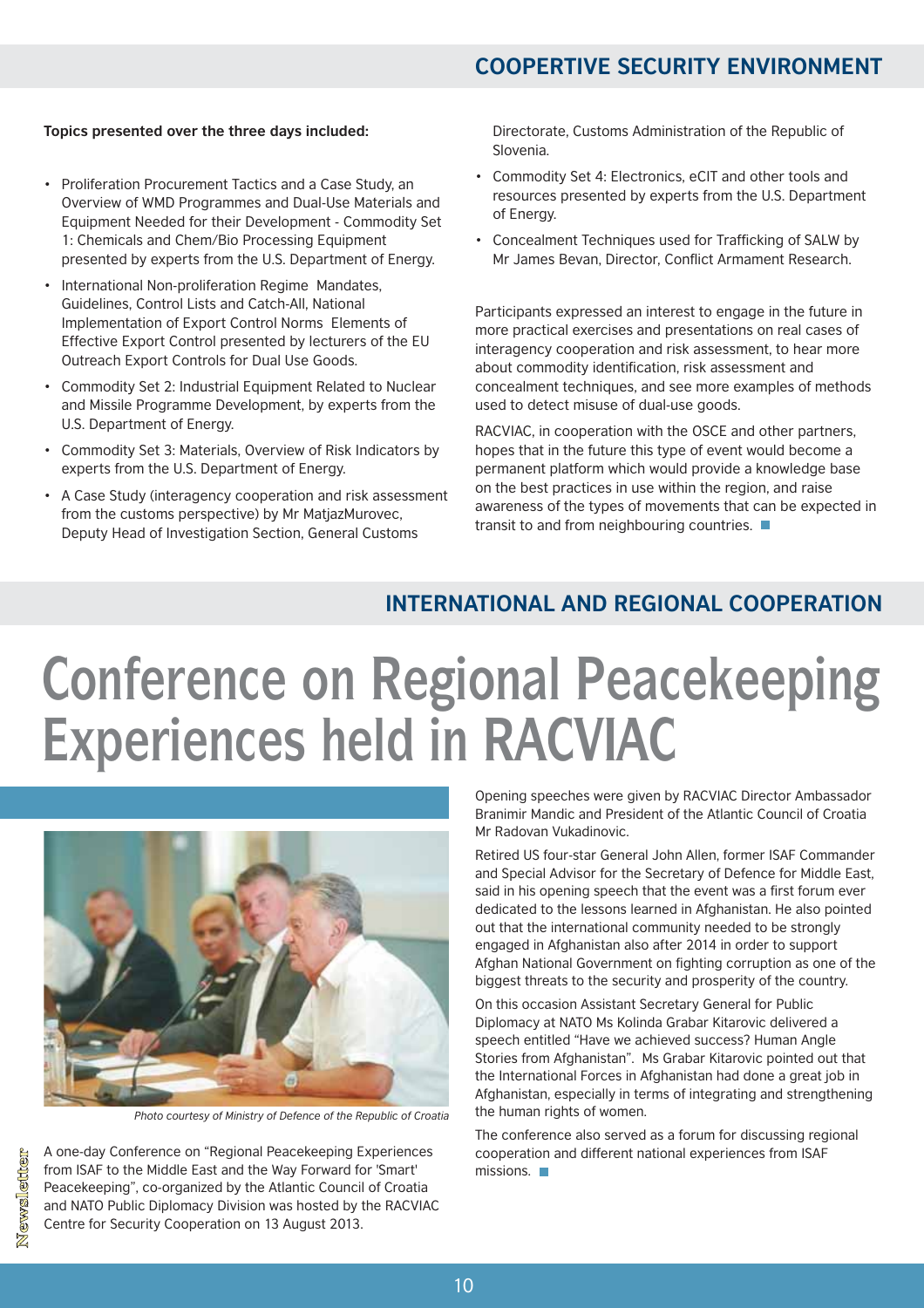### Regional Search and Rescue Mission Coordinator Course

*Hosted by Ministry of Defence of the Republic*



Pursuant to the RACVIAC 2013 Programme, the International and Regional Cooperation with focus on Euro-Atlantic Integration Pillar organized and conducted a Regional Search and Rescue Coordinator Course at the Tara Mountain resort, Republic of Serbia, on 8-12 September 2013 with the support of the Tactical Air Command Denmark.

The subject activity was part of the RACVIAC Regional Search and Rescue project, while this Course was a continuation of a series of activities organized on this topic. The initial event was held in May 2011 in Belgrade, Serbia, followed by a fact-finding conference held in RACVIAC in November 2012 and Basic SAR Course in April 2013, Sarajevo, Bosnia and Herzegovina.

During the last regional SAR event the countries of South-Eastern European region signed an important SAR Letter of Intent aimed at promoting and strengthening further regional cooperation on search and rescue. The signing of the SAR Letter of Intent will support upgrading and development of national and regional search and rescue systems and promote their importance.

The aim of the SAR Mission Coordinator Course was to continue with positive practices and provide a successful platform for security cooperation in the region, designed to support the countries in reaching their common goals in the field of search and rescue.

The purpose of the SAR Mission Coordinator (SMC) Course was to inform and educate the designated persons from national institutions selected to direct and coordinate operations of a specific search and rescue mission.

The Course took place at the Tara Mountain resort, Serbia, on 08 - 12 September 2013. It gathered 56 participants, including representatives of each of the RACVIAC Agreement signatory countries, RACVIAC MAG countries, civilian and military officials at decision-making levels and experts representing relevant national institutions dealing with SAR issues, such as

Defence/Armed Forces, national RCC authorities, national Directorates for Search and Protection, Civil Aviation Authorities, Ministries of the Interior, Civil Emergency Management Authorities, Medical Trauma Centres and NGOs.

The Course was opened on Monday, 9th September by welcome speeches given by Ambassador Branimir Mandić, RACVIAC Director, Mr Miroslav Jovanović, Assistant Minister for Defence Policy, Ministry of Defence of the Republic of Serbia and LtCol Ove Urup-Madsen, Head of International Cooperation, Ministry of Defence of Denmark.

In his welcome speech Ambassador Branimir Mandić highlighted that SAR refers to search for and aid to the citizens who are in distress or imminent danger. He pointed out that search and rescue services, especially aeronautical ones, were organized in respect of persons who seem to be in distress and in need of help. He further stressed that close cooperation and coordination among the countries had become mandatory in order to ensure successful search and rescue operations. He also underlined that the issue of search and rescue had grown in importance in light of recent major natural disasters and accidents and the number of human losses resulting therefrom.

Mr Jovanović noted the importance of these activities for the region, pointing out that security doesn't stop at the borders of one country and that mutual cooperation is need to foster dialog and promote security issues in the SEE region. He also highlighted excellent cooperation between RACVIAC and MoD and endorsed continuation of the courses on SAR.



After opening remarks the course curriculum and objectives were introduced by LtCol Ove Urup-Madsen, Course Coordinator.

Presentations held before each discussion session during the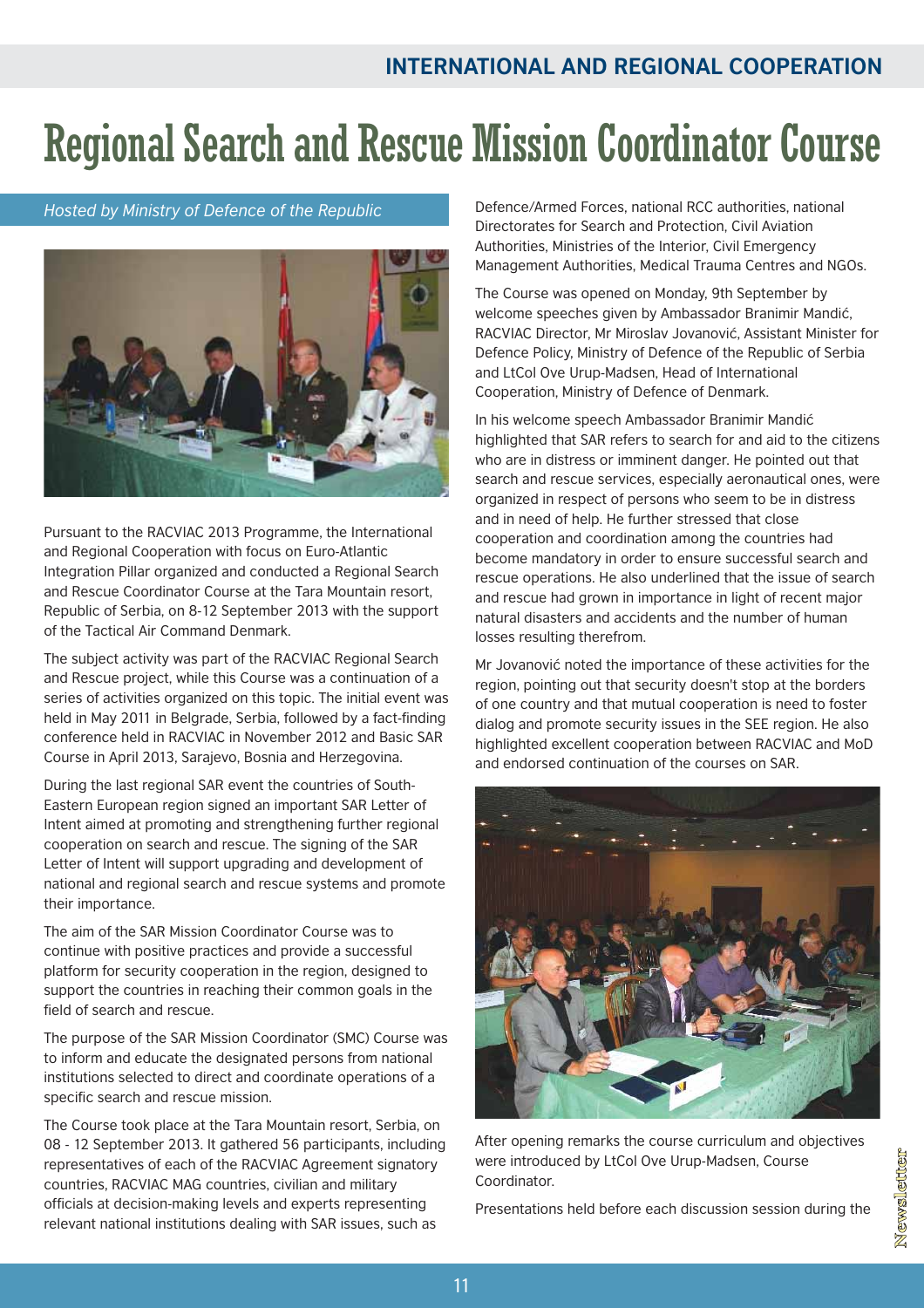### **INTERNATIONAL AND REGIONAL COOPERATION**

course covered a wide range of topics related to search and rescue including: SAR regulating principals, the COSPAS SARSAT system and its operation, procedures for recruiting and education of a fully qualified Danish SAR Mission Coordinator, medical considerations and civil risk assessment and preparedness planning at the institutional level. Country presentations were given by representatives of Albania, Bosnia and Herzegovina, Croatia, Former Yugoslav Republic of Macedonia\*, Montenegro and Republic of Serbia.

The third day was rounded up with a closing ceremony. Ms Marija Žužek, MSc, the RACVIAC IRC Pillar Programme Manager, gave closing remarks recapping key points and highlighting the importance of further development of the

platform for security cooperation in the region with the aim to support the countries in reaching their common goals in the field of search and rescue.

During closing remarks several key points were highlighted: special emphasis was put on cooperation and due communication among different levels of actors in charge of SAR missions; responsibilities and jurisdiction over each component of SAR should be clear, while responses should be faster, cooperation between civil and military institutions and agencies should also be intensified; contacts in the region are also key to successful SAR missions, especially in the places near borders.

### **SECURITY SECTOR REFORM**

# **Manaring Donofician: Chatar for Cohonnon Integration" "Preparing Beneficiary States for Schengen Integration"**

*Executed in cooperation between DCAF Ljubljana and RACVIAC.*

#### **RACVIAC, Rakitje, Croatia, 9 - 11 September 2013**



The DCAF Border Security Programme, implemented at DCAF Ljubljana, offers assistance to the border police and services of the ministries of the interior/security of the Western Balkan beneficiary countries with the aim to implement the Integrated Border Management concept in the region and contribute to an efficient tackling of modern threats to the regional and wider European border integrity. The Programme focuses on three main components - (1) EU/Schengen Integration, (2) Education and Training, and (3) Common and Coordinated Measures in Crime Prevention, Fight against Organised Crime.

Participants focused primarily on the ongoing process of selfevaluation in the area of Schengen integration. This is

Newsletter

conducted under the auspices of the Border Security Programme with the participation of beneficiary countries, aided by the Schengen Self Evaluation (SSE) software tool, a web application with secure on-line access for data collection and analysis developed by DCAF. The self-evaluation process based on the EU-level Scheval model has been appreciated by beneficiary countries as a solid form of preparing for Schengen integration. The nationally appointed experts have been contributing regular input with great dedication.

On the first day, presentations on the results of the 1st phase of the Schengen Self-Evaluation e-application were given by Mr Marko Gašperlin and representatives from Albania, Bosnia and Herzegovina, the Former Yugoslav Republic of Macedonia\*, Montenegro and Serbia. The second day continued with discussions and conclusions on the 1st phase of the Schengen Self-Evaluation. Presentations were also given about Croatian and Slovenian experiences with using relevant information systems for border police work (SIS, VIS, EURODAC).

Mr Robert More, MoI Slovenia, gave a presentation on the European border surveillance system (EUROSUR), while later on the carriers' obligations and national legislation concerning family members were discussed.

The third day was dedicated to further instructions and agreement regarding the Schengen Self-Evaluation eapplication and ideas and plans for 2014.

Participants highlighted the need for a further, intensified mutual communication and exchange of information regarding progress in this area. They supported DCAF's proposal to

*\* Turkey recognizes the Republic of Macedonia with its constitutional name.*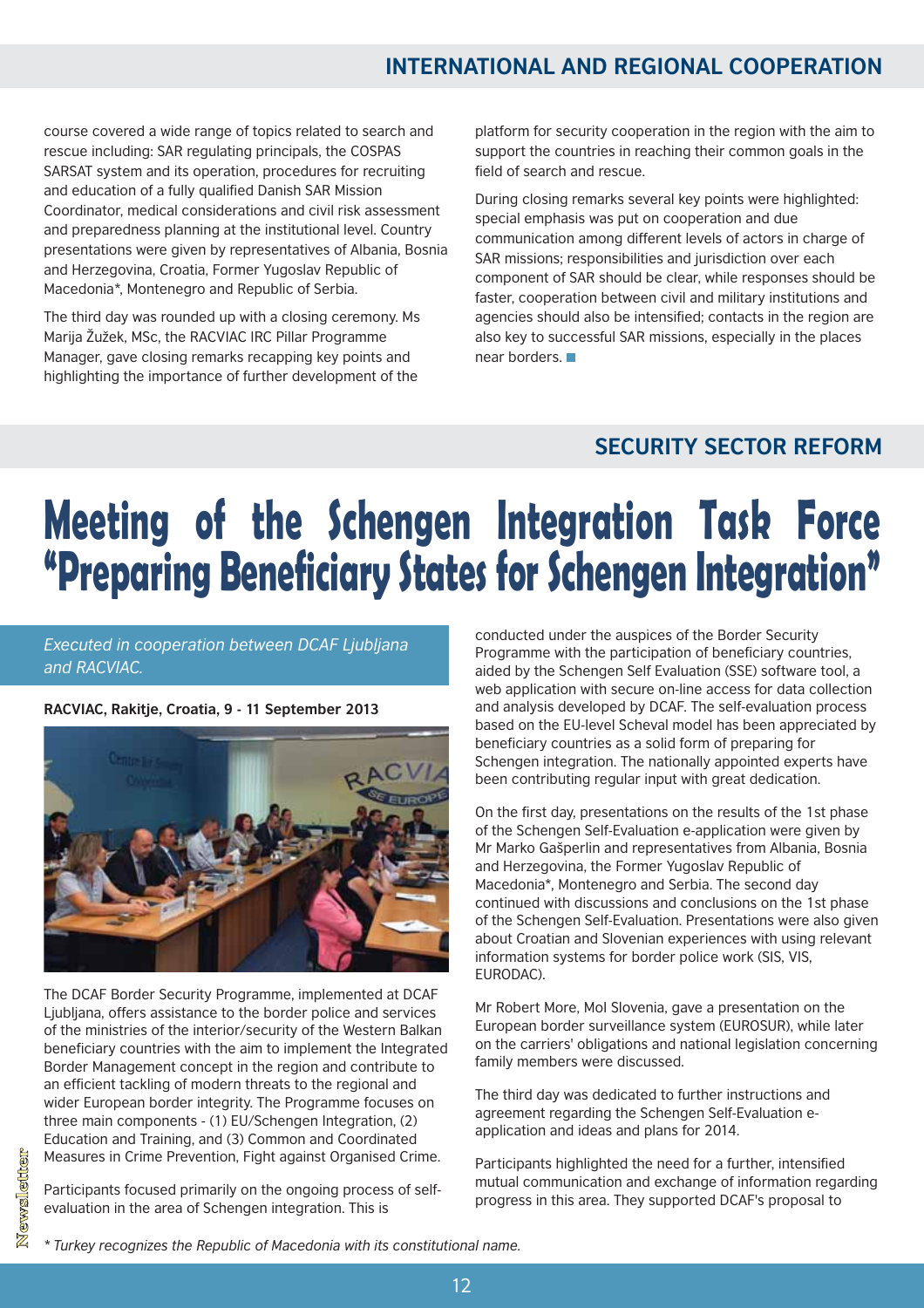### **SECURITY SECTOR REFORM**



share insight into evaluation reports with beneficiary countries to provide an overview of the regional state-of-play.

The received feedback regarding technical aspects will be considered by DCAF to improve the application. Participants exchanged good practices and experiences based on case studies from Slovenia, Slovakia and Croatia, while novelties in the information systems relevant for border police work, such as SIS, VIS, EURODAC, EUROSUR, as well as novelties in the EU legislation were also outlined.

This is particularly significant since Montenegro has been deeply involved and has been making continuous advances in the EU negotiation process. First-hand experience, especially regarding Chapter 24 and the role of border police, will be beneficial for the overall process. Participants proposed the topics for the next meeting of the Task Force in March 2014. The meeting will focus on some of the most current issues in the area of border management and the process of fulfilling Schengen conditions, which play the most significant role in the EU Accession Chapter 24. ■

### **INTERNATIONAL AND REGIONAL COOPERATION**

### Workshop on Intellectual Emigration - Effects and Implications on Socioeconomic and Demographic Development

*Hosted by the Ministry of Human Rights and Refugees of Bosnia and Herzegovina .*

*Co-organized with the Ministry of Human Rights and Refugees of Bosnia and Herzegovina, the Migration, Asylum, Refugees Regional Initiative (MARRI) and the European Commission Technical Assistance and Information Exchange (TAIEX) instrument, the Multi-Beneficiary Workshop on Intellectual Emigration - Effects and Implications on Socioeconomic and Demographic Development took place in Sarajevo, BA, on 10-11 September 2013.*

The workshop was a follow-up to the roundtable on Demographic Trends and Social and Economic Challenges in SEE, held at RACVIAC in October 2012.

There are many complex consequences and implications of emigration that are manifested in a number of domains, including the security area. In terms of socioeconomic development, particularly important is their impact on demography and economy. Over time, emigration abroad has become an integral part of population development in the SEE region. It has become evident that there is a need for conceptualizing a complex policy in relation to the Diaspora, reduction of intellectual emigration (brain drain), return of highly educated persons from abroad ("brain gain") and mitigating unfavourable implications of intellectual emigration. The growing emigration tendency among highly educated individuals, as well as among junior scientific staff caused by long-term unemployment has led to devaluing labour, underestimating expertise, brain waste, limited opportunities for career promotion, all of which resulted in changes in the workforce quality and reduced human resources levels. Given the enormous repercussions of intellectual emigration, the issue of "brain drain" should indeed be considered alarming.

The workshop aimed to discuss factors, scope and dynamics of permanent intellectual emigration of highly educated young people (brain drain) from the countries of the region and its implications for socioeconomic and demographic development of the countries.

The objectives were to get an insight into how this phenomenon is identified and treated in national policies (strategies, resolutions, action plans, etc.); to explore alignment of national migration policies with other national security, economic, social, demographic policies; to get an insight into the situation, measures and activities undertaken in the region; and to exchange experiences with experts from the EU and international organizations.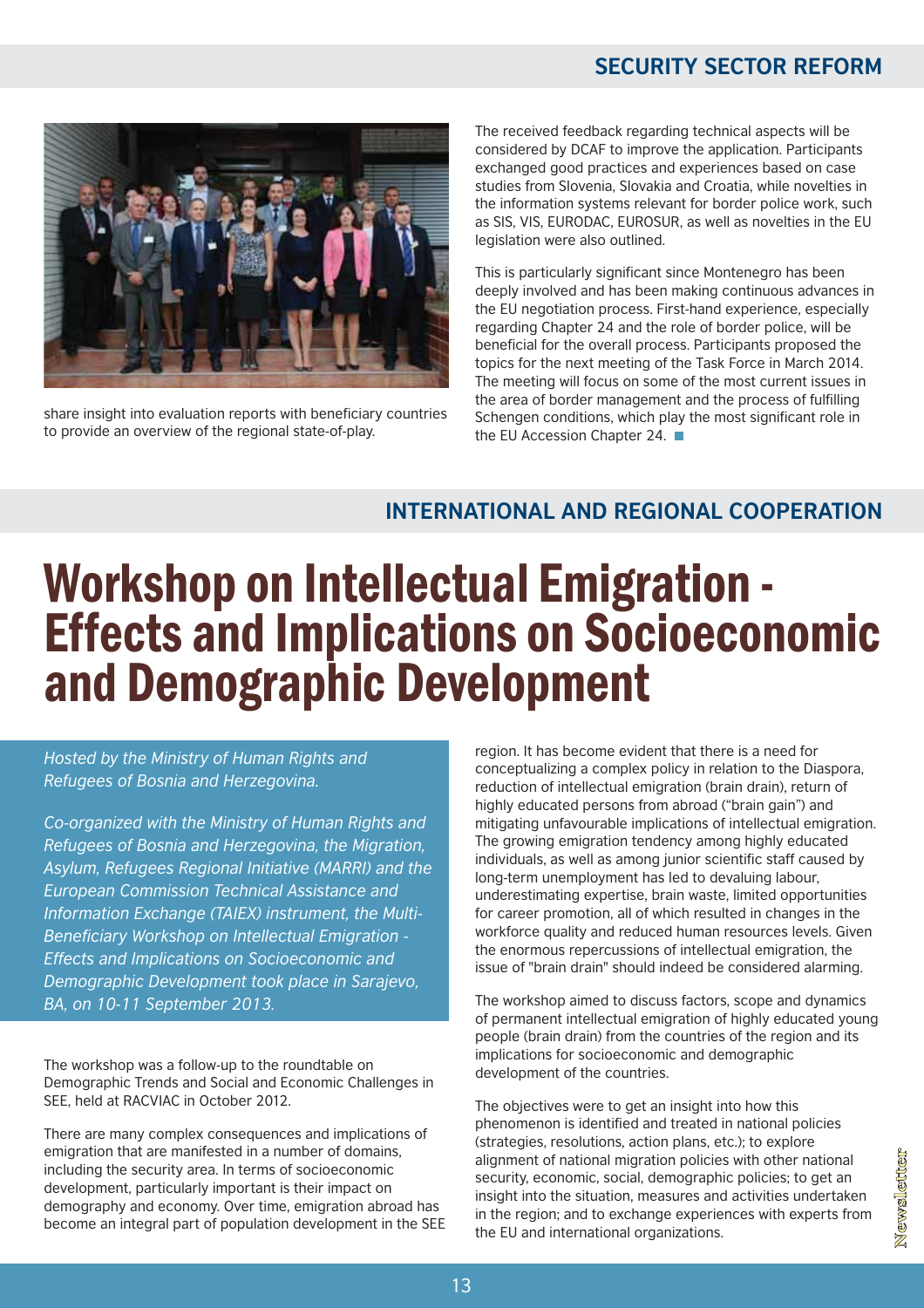### **INTERNATIONAL AND REGIONAL COOPERATION**



The workshop comprised five panels outlining EU migration legislation and the experience of SEE countries. Panel presentations were followed by Q&A sessions and discussions.

In addition to Ambassador Branimir Mandic, RACVIAC Director, opening remarks were given by Ms RuzmiraTihic-Kadric, Assistant Minister of Human Rights and Refugees of Bosnia and Herzegovina, Ms Natalia Dianiskova, Head of Operation, Section for Social Development, Civil Society and Cross Border Cooperation at the EU Delegation to Bosnia and Herzegovina, Sarajevo, and Mr Toni Jakimovski from the MARRI Regional Centre.

The five panels discussed topics including: EU Migration Policy, development of national strategies and policies, capacity building for human resources management in institutions, the influence of intellectual emigration on the development of the country of origin and national migration management strategies and policies from the standpoint of EU candidate and potential candidate countries.

Fruitful discussions over the course of the workshop resulted in a series of closing remarks:

- Specific focus should be put on gathering more than basic demographic data, including the data on the educational levels, expertise and type of employment of emigrants. This cannot be done, as for the resident population, by a more or less automatic data collection by public services, but has to be done pro-actively by setting up registers for emigrants and approaching them directly.
- It is important to focus both on return and on involvement of expatriates in projects at home.
- Capacity building as well as a regional agreement on the types of data and methods of collection should be considered of utmost importance. A mapping of existing data - definitions and collection methods could be a starting point.
- It is necessary to assess needs and gaps regarding brain drain in the region with the aim to get an overall picture of the phenomenon with the estimation of flows and their structure.
- Methodology for reliable statistics as a tool for policy development (possibly within a regional IPA project) has to be established.
- It is necessary to develop a self-sustainable training system covering analytical capacities and general topics related to migration, -e/i-mmigration and consider possibilities under IPA regional projects.



• Models of existing good practice in the region need to be mapped out (perhaps in the form of questionnaires).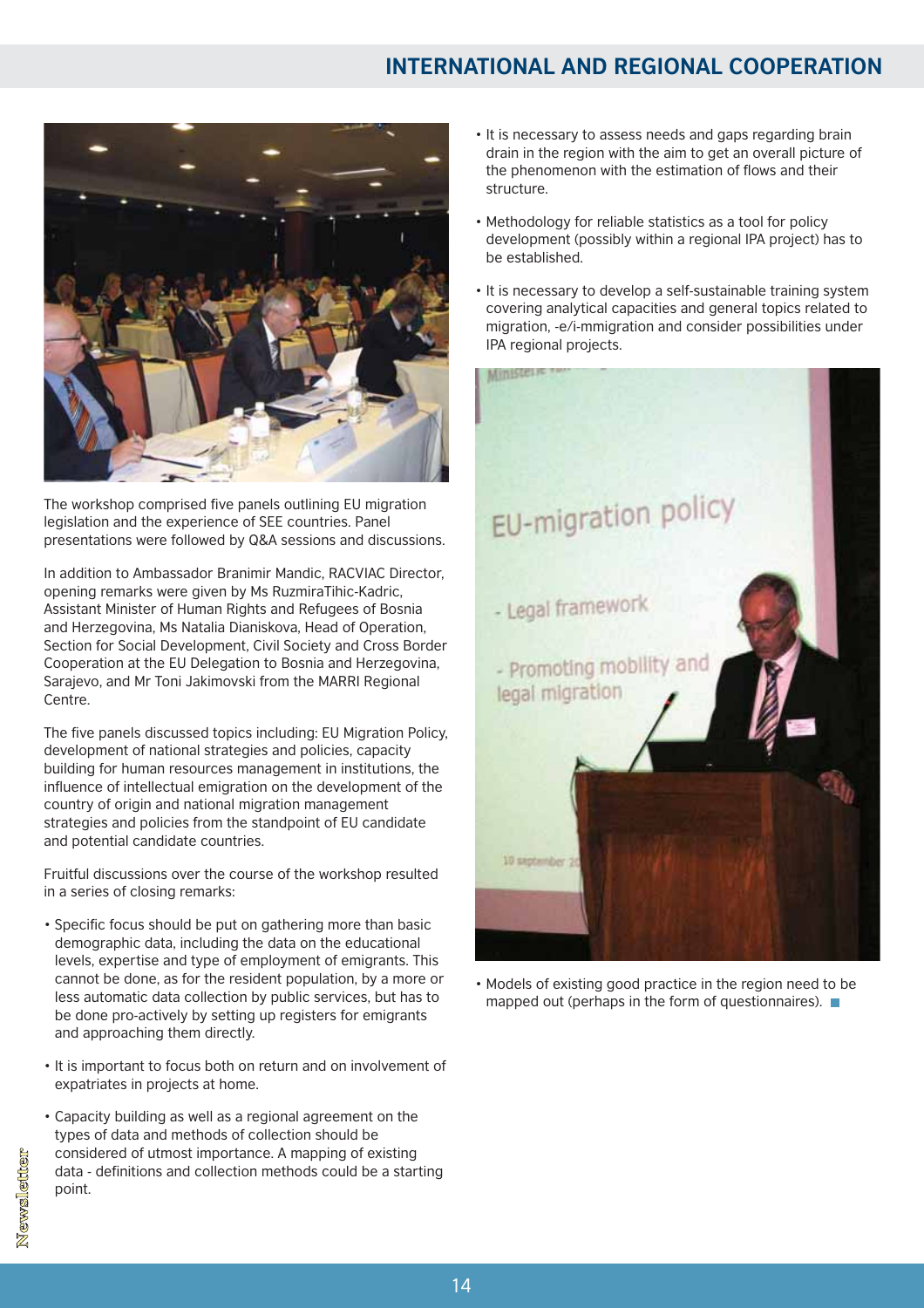# **Conference on European Union External Border Regime**

*Initiated by the Alumni Association of the George C. Marshall Centre Republic of Croatia, with kind support from the Konrad Adenauer Stiftung Zagreb Office.*

### RACVIAC, Rakitje, Croatia, 11 - 13 September 2013



Border security is one of the key points of interest for Security Sector Reform. Therefore, in light of recent events connected with border security, great necessity for a conference on this topic was recognized. Thus, RACVIAC is proud that the conference on "European Union External Border Regime" provided the first opportunity for the relevant countries to talk about the new border security situation after Croatia's accession to the European Union.

The purpose of this joint conference project lies in the original idea that Croatia's accession to the EU border security system ought not to be perceived as closure of individual transformation processes, but rather as opening of the consequent full-member EU transformation phase in the area of border security systems. The process of Croatia's EU

accession is therefore to be continued and complemented by all steps of national adaptation, particularly in view of the EU border security system development towards emerging, as well as less apparent, challenges to come. A complementary intention behind the conference concept was to draw general attention to the case of the Republic of Croatia as the most recent example of the EU internal border security system development. The conference was aimed at bringing together representatives of the countries of South Eastern Europe (SEE) whose international position would change after Croatia's accession to the EU, as they would become front-line countries bordering the new EU area.

The conference was opened by Brigadier

General Zdravko Jakop, Deputy Director of RACVIAC; Mr Branko Kromar, M.Sc., Programme Manager, SSR Pillar - RACVIAC; Dr. Gerhard Wahlers, Deputy Secretary General, Konrad Adenauer Stiftung; and Mr Smiljan Cubelic, President, Alumni George C. Marshall Centre.

H.E. Ambassador of the Former Yugoslav Republic of Macedonia\* Daniela Karagjozoska emphasized the importance of the conference agenda, while Mr Nebojsa Kirigin, Assistant Minister of the Interior, Republic of Croatia, welcomed participants on behalf of the Ministry.

The first working day consisted of two panels. The first one covered border security, with a special focus on security issues as connected with the implementation of the EU external border legislation in the Republic of Croatia. The second one dealt with customs procedures, issues related to the implementation of the EU external border legislation in the Republic of Croatia: standards, cross-border transportation of animals, fruits and vegetables, Border Inspection Posts, etc.

The second day was dedicated to the regional trade/economy issues related to the EU external border regime: trends, problems and recommendations, CEFTA and EU, etc. The final panel dealt with perspectives and commitments of the Republic of Croatia concerning the Schengen area and border security lessons learned through the implementation of the Schengen Information System and Visa Information System.

The conference proved that there were many new aspects considering border security, customs and economy. It provided an opportunity for the representatives of the regional countries to discuss changes and problems concerning the newly established Croatian border regime system with Bosnia and Herzegovina, Montenegro and Serbia, as well as with the EU member countries. Events such as this one are intended to help the countries overcome some of the issues raised during the conference. Representatives of various ministries had a chance to outline some outstanding questions and discuss them with participants, as well as with their superiors later on and provide possible solutions.



*\* Turkey recognizes the Republic of Macedonia with its constitutional name.*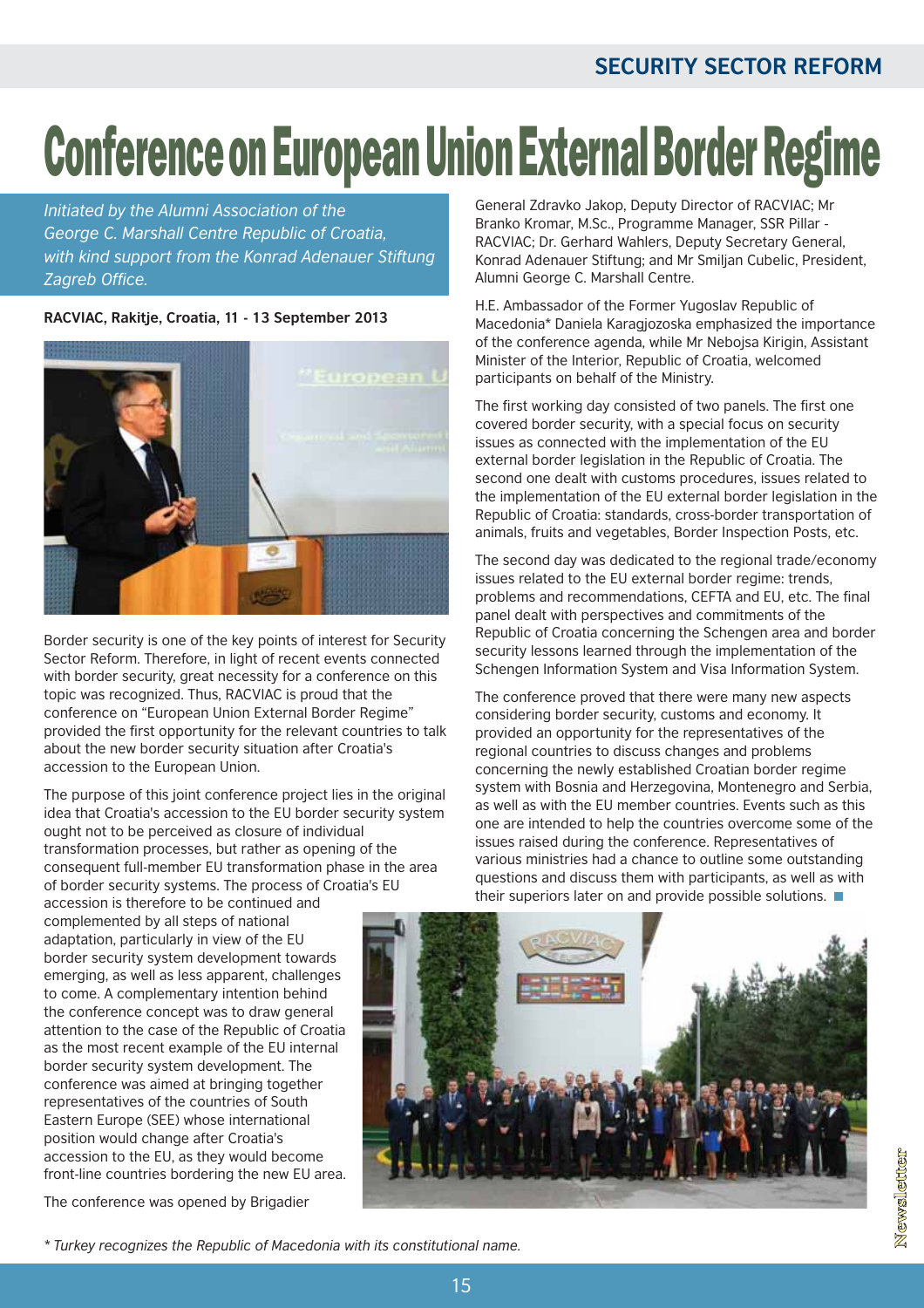### CSBMs: Oversight and Building Integrity

### *Hosted by the Ministry of Defence of the Republic of Montenegro .*

*Co-organized by the Ministry of Defence of the Republic of Montenegro, the Seminar on "Confidence (and Security) Building Measures (C(S)BM): Oversight and Building Integrity, expanded" was held in Budva from 17 to 19 September, 2013.*



The seminar focused on the concept of Confidence Building Measures (CBM) and the later concept of Confidence and Security Building Measures (CSBM). The recent past of South East Europe (SEE), particularly that of the former Yugoslavia, even though the rest of the territory is not tension-free either, has proved that the region is not fully stable. Therefore, various types of C(S)BMs are applied.

The SEE territory, both in its wider and narrower borders, definitely does not look as one with conflict potentials. While there are some risk areas in this regard, they are not likely to escalate into conflict in the foreseeable future. However, the OSCE Code of Conduct (CoC), Vienna documents and related security mechanisms should remain firmly planted in the political tissue of the SEE.

On the other hand, there is a five-year period of different levels of economic and financial hardship shared with the rest of Europe, albeit with a stronger impact on the transition and post-conflict countries. The purpose of this event was to discuss whether CSBMs in the SEE should remain almost strictly defence oriented or they could expand to include broader aspects. In particular, it was to discuss whether it was valid to start shifting the focus from general arms control and notification measures to a more substantial and cost-beneficial level of defence co-operation and if that could be considered a C(S)BM.

The working part of the Seminar started with opening remarks given by Mr Savo Milasinovic, Finance Department, MoD, Montenegro, Brigadier General Zdravko Jakop, Deputy Director of RACVIAC, and Mr Branko Kromar, M.Sc., Programme Manager, SSR Pillar, RACVIAC. In his keynote speech Dr.Davor Bozinovic, Member of the Defence Committee, Croatian Parliament, expressed his views regarding the future of the European Defence and building integrity.

The first panel dealt with the concept and history of C(S)BM. A presentations on the history of C(S)BMs and results of their implementation was given by Mr Istvan Gyarmati, Director of International Centre for Democratic Transition (DEMKK), Hungary. The second panel covered C(S)BMs in a broader context. Mr Slavisa Scekic, Expert Adviser of the Assembly of Montenegro, gave a presentation on the role of the OSCE Code of Conduct in the context of C(S)BMs - regional experience. Mr Kristijan Podbevsek from the OSCE Conflict Prevention Centre spoke about the Code of Conduct on Politico-Military Aspects of Security and the 2013 Annual Information Exchange. This panel was closed with a presentation by Lt Col Marijan Jozic, Defence Policy Directorate, MoD, HR, who talked about the implementation of C(S)BMs and NATO perspective.

The second working day opened with the third panel on the current developments regarding C(S)BMs. Lt Col Robert Goli, Verification Centre, ME, outlined the concept of regional C(S)BMs (ref. Vienna Documents 1999/2011). Lt Col Dragan Stojanovic, Senior Arms Control Inspector, International Military Co-operation Department, MoD, RS, addressed the role and impact of Vienna Documents on C(S)BMs in the postconflict environment and how they work today. Mr Savo Milasinovic, Finance Department, MoD, ME, gave an insight into the contemporary approach to C(S)BMs at the time of the financial crisis and outlined regional experience. The closing panel of the seminar addressed the future of the C(S)BM concept. The lecturer was Mr Marko Milosevic, BCSP, who elaborated on the compliance with the OSCE Code of Conduct on Politico Military Aspects of Security, as backed by bilateral agreements, questioning whether it was a sufficient C(S)BM framework and whether C(S)BMs should be regionally-based or a more general approach should be adopted.

The seminar demonstrated the importance of C(S)BMs for the region. The emphasis was on the results achieved thanks to C(S)BMs. In the course of achieving these results, countries were provided with crucial assistance from the OSCE and relied on the instruments at their disposal, primarily the CoC. The seminar also reflected on the future direction of C(S)BMs. Countries are facing new challenges, the economic crisis being one of the most important. In this regard, it was noted that the concept of C(S)BMs also needs adjustment.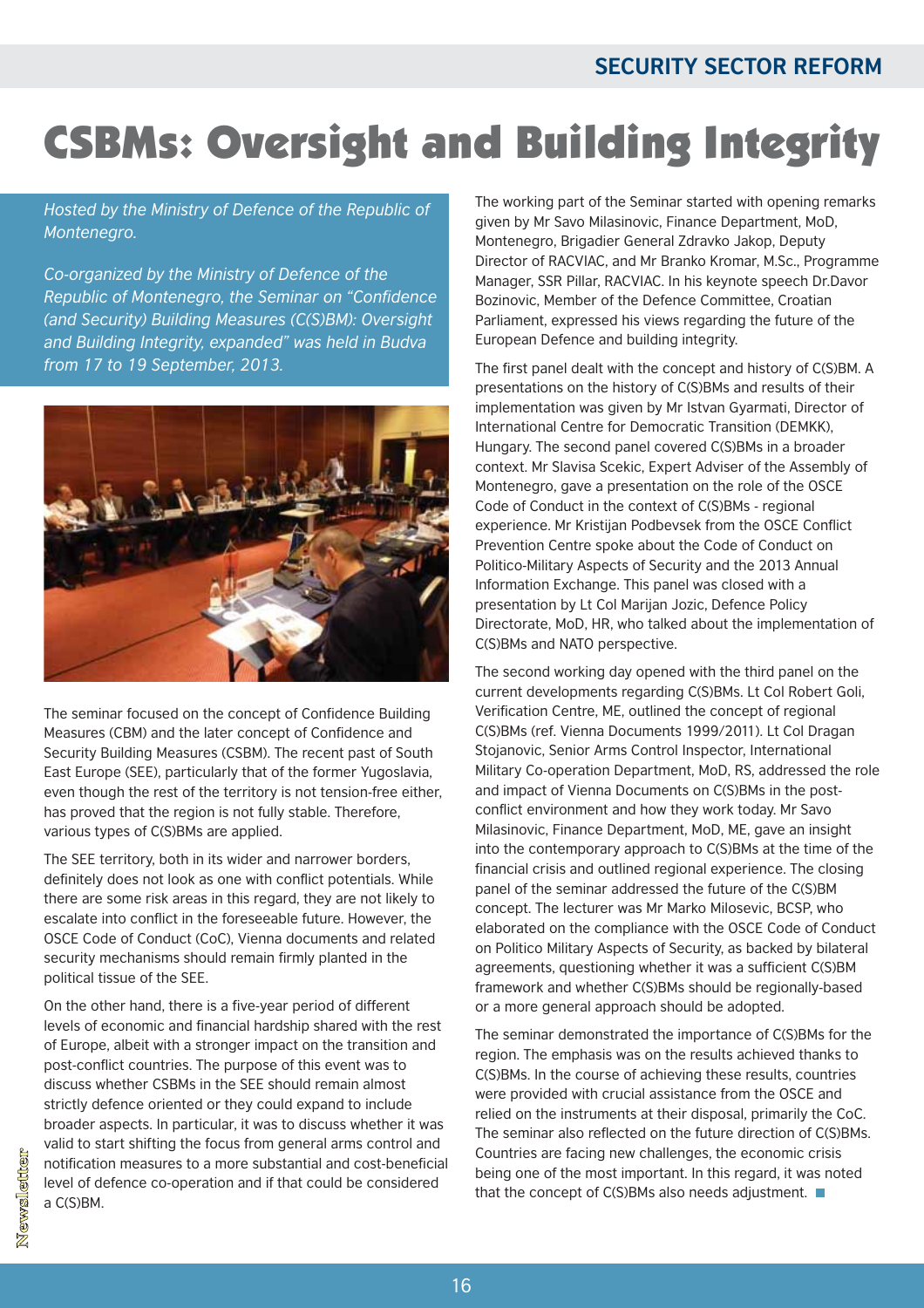### **Effective Practices of the Implementation ofUNSCR 1540**

*In cooperation with the United Nations Office for Disarmament Affairs (UNODA) and the Ministry of Foreign and European Affairs of the Republic of Croatia.*

### RACVIAC, Rakitje, Croatia, 11 - 13 September 2013

The Seminar on Effective Practices of the Implementation of UNSCR 1540 was an unprecedented pilot project activity coorganized by the RACVIAC - Centre for Security Cooperation, the United Nations Office for Disarmament Affairs (UNODA) and the Croatian Ministry of Foreign and European Affairs (MFEA).

The seminar focused on the identification and distribution of effective practices in the implementation of UNSCR 1540 and exploring the situation regarding National Implementation Action Plans (NIAPs) in respective member countries, from the point of view of ministries, international organizations and customs services with a view to fighting the proliferation of illicit weapons and dual-use goods. The seminar emphasized that the proliferation of nuclear, chemical and biological weapons, including to non-State actors, remains a threat to international peace and security.

The seminar objectives were:

- To provide information about the identification and distribution of effective practices in the implementation of UNSCR 1540;
- To give an insight into the current situation regarding National Implementation Action Plans (NIAPs);
- To outline the information and lessons learned related to UNSCR 1540;
- To provide an update on the activities related to UNSCR 1540, educational activities, customs procedures and perspectives for the future.

The seminar was opened on 19 September 2013 with a welcome address by RACVIAC Deputy Director Brigadier General Zdravko Jakop. This was followed by opening remarks given by Vesna Batistic-Kos, PhD, Assistant Minister for Multilateral Affairs and Global Issues (MFEA HR) and MAG Chairperson, and Mr Nikita Smidovich, Political Advisor of the UNODA, who emphasized the role of the 1540 Committee, recent extension of its mandate till April 2021 and the "country-specific dialogue'" developed by the UNODA. Finally, the floor was given to Mr Nicolas Kasprzyk, the 1540 expert of the UN 1540 Committee, who was an excellent moderator of the two-day event during the majority of sessions.

Topics discussed included:

• An update on the Status of the Implementation of the UN Security Council Resolution 1540 (2004) by Mr Nicolas Kasprzyk. He gave a brief overview of the work of the UN 1540 Committee, whose mandate ends only in 2021 it was prolonged for ten years, which was an unprecedented step. Special emphasis was put on the Committee's cooperation with other international organisations.

- The Croatian National Strategy for Non-proliferation of WMD by Ms Sanja Bujas-Juraga. She gave an overview of the national implementation of UNSCR 1540, with an emphasis on Croatia's strong commitment to its implementation. She also highlighted two joint events with Poland on this topic. The delicacy of Croatia's geopolitical situation was also highlighted.
- Challenges and Effectiveness concerning Adoption of the National Action Plan 1540 were outlined by Ambassador BrankaLatinovic, Head of Arms Control Department, MFA Serbia.
- A Comprehensive Approach to Prevention of Proliferation of WMD: The Belarus National Framework Document on Additional Measures to Implement UNSCR 1540 was presented by Mr Vasily Pavlov, Senior Counsellor, Department of International Security and Arms Control, MFA of Belarus.
- OSCE Activities to Support the NIAP Process of Its Member States by Ms Adriana Volenikova, OSCE Secretariat Conflict Prevention Centre, Vienna, who outlined the OSCE activities aimed at fostering NIAPs and the implementation of UNSCR 1540.
- National Practices in Implementing Resolution 1540 were elaborated by Mr Timur Cherikov, Deputy Director, Centre for Non-proliferation and Export Control, Kyrgyzstan and by Mr Richard Cupitt, 1540 Coordinator, US Department of State.

This event proved to be a good example of strong cooperation among RACVIAC, the UNODA and Croatian MFA. As UNSCR 1540 requires every state to criminalize the involvement of various forms of non-state actors in weapons of mass destruction and related activities in their national legislation and, once in place, to enforce such legislation, RACVIAC stands ready to support this global, universal obligation and, in cooperation with the partners in this successful event, to continue promoting UNSCR 1540 and the NIAPs.

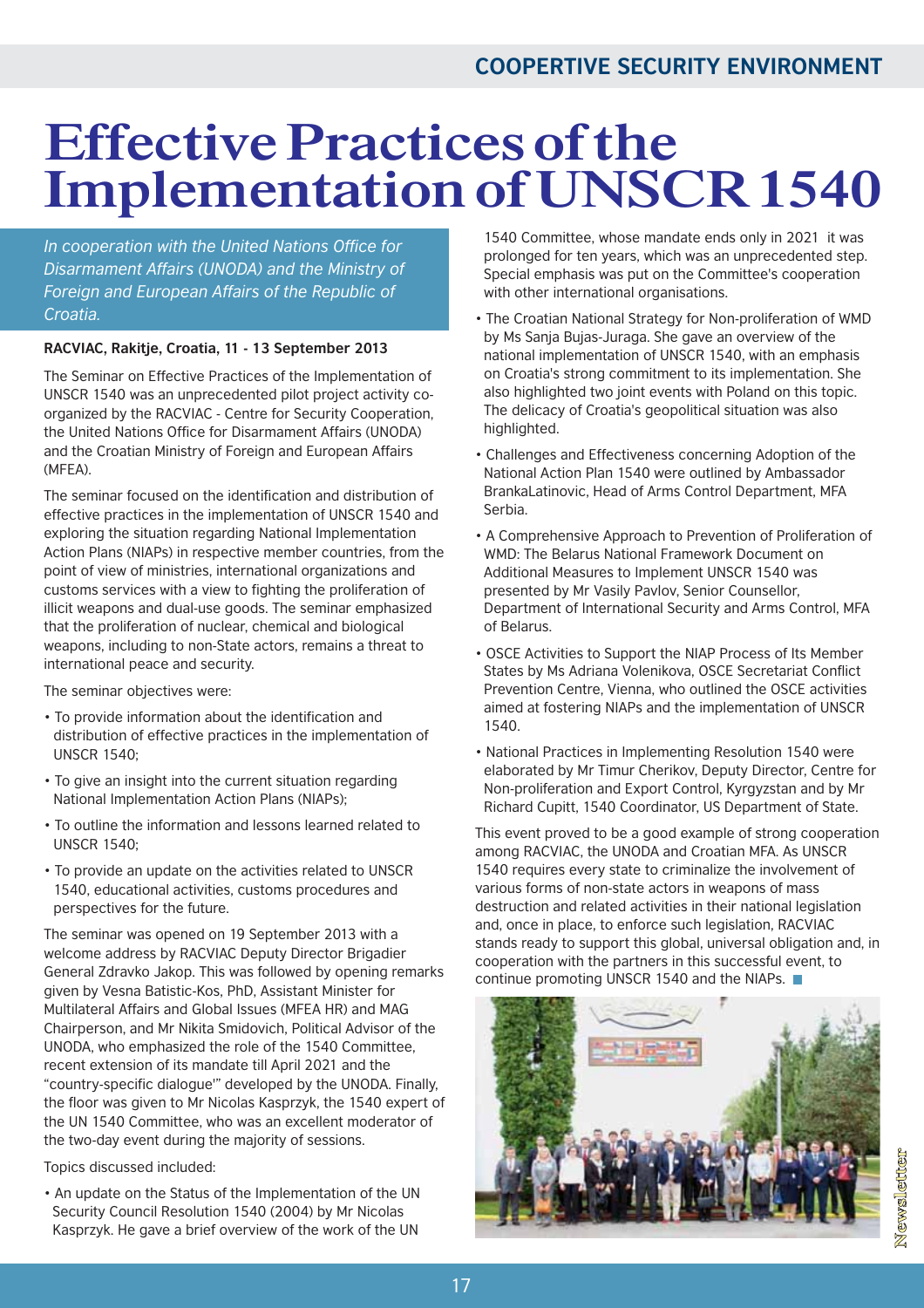# NATO Quiz Final Held



On Friday September 27, 2013, the final competition of the quiz on knowledge of NATO Alliance was held at the RACVIAC -Centre for Security Cooperation premises in Rakitje. The competition entitled "From Dubrovnik, through Zagreb to NATO in Bruxelles by a Quiz of Knowledge" was organized by the North Atlantic Integrations Promotion Organization (NAPO), the Croatian Parliament's Delegation to the Parliamentary Assembly of NATO and the RACVIAC - Centre for Security Cooperation.

The quiz was envisaged as a promotional activity ahead of the forthcoming 59th Annual Session of the NATO Parliamentary Assembly to be held in Dubrovnik from October 11 to 14, 2013. Ten secondary school and university students from four Dalmatian counties that achieved the best results in an online elimination test were chosen as finalists.

RACVIAC Deputy Director Brigadier General Zdravko Jakop opened the event by welcoming the contestants and

dignitaries, underlining that RACVIAC readily accepted the invitation to host such an activity. He then followed with a brief presentation on RACVIAC and its activities.

Lieutenant Robert Karaman from the Croatian International Military Operations Training Centre gave a presentation on the Croatian Armed Forces in NATO lead operations. NAPO Director, Mr Denis Avdagic gave a short briefing on the activities and history of the NATO Alliance, while Mr Maroje Katalinic, the Secretary of the Croatian Parliament's Delegation to the Parliamentary Assembly of NATO spoke about the NATO Parliamentary Assembly itself.

Following the opening statements the competition was held with three rounds of questions. The contestants' answers provided an interesting insight into the knowledge of the youth regarding the NATO Alliance as well as their view of world security issues. The panel of judges chose Andro Radovic, Tereza Buconic and Lovro Ogresta from Dubrovnik as well as Paula Karadza from Zagreb who is studying in Dubrovnik as winners. The winners will be awarded a trip to Bruxelles where they will visit the NATO headquarters.

Upon completion of the competition, contestants were treated to a lunch at the PLETER restaurant and then toured the Damir Vitez Martic barracks, where they could see first hand how RACVIAC conducts its activities and how the Croatian Armed Forces prepare members for participation in international operations.

The competition winners will be officially presented with their prizes on the first day of the Annual Session of the NATO Parliamentary Assembly on October 11, 2013, at the Stradun walkway in the Dubrovnik city centre, where a public concert will also be held.

### **HELLOS**



**Mr Pál BÓDOGH-SZABÓ** was born in Budapest in 1969. After his military service and university years he graduated in 1997 as a historian and museologist from the University of Miskolc. He worked as

a secretary in the National Assembly and later as a freelance translator of books on history. He has

intermediate knowledge of French. After years spent in the MoD of Hungary, Defence Policy Department, Mr Bódogh-Szabó was assigned to RACVIAC's Cooperative Security Environment with focus on Arms Control Pillar in July 2013. He is married and has four sons.



**Ms Tanja Kozic** began volunterring at RACVIAC in September 2013 at the International and Regional Cooperation with focus on Euro-Atlantic Integration Pillar. She was born on March 3rd, 1990 in Slavonski Brod, Croatia.

She completed her secondary education at the Fra Marijan Lanosovic Secondary School and then obtained a Bachelor's Degree in Public Relations from the University of Political Science in Zagreb. She is currently completing her graduate studies. Through her studies she has developed an interest in international relations, national security and political communication. She is fluent in English and has basic knowledge of German and Spanish. In her free time she enjoys dancing and working with children.



**Ms Katarina Vukic** joined the RACVIAC -Centre for Security Cooperation in September 2013, working in the International and Regional Cooperation with a Focus on Arms Control Pillar. She was born on July 12th 1988

in Dubrovnik. She is currently studying at the University Of Zagreb, Faculty of Political Science where she is preparing her graduate thesis on the Transformation of Political Systems in Asia: A Comparative Analysis of Taiwan, Thailand and South Korea. Through her studies she has developed an interest in international relations and has participated in producing a television programme for the Student TV. In her free time she enjoys reading, photography, running and travelling.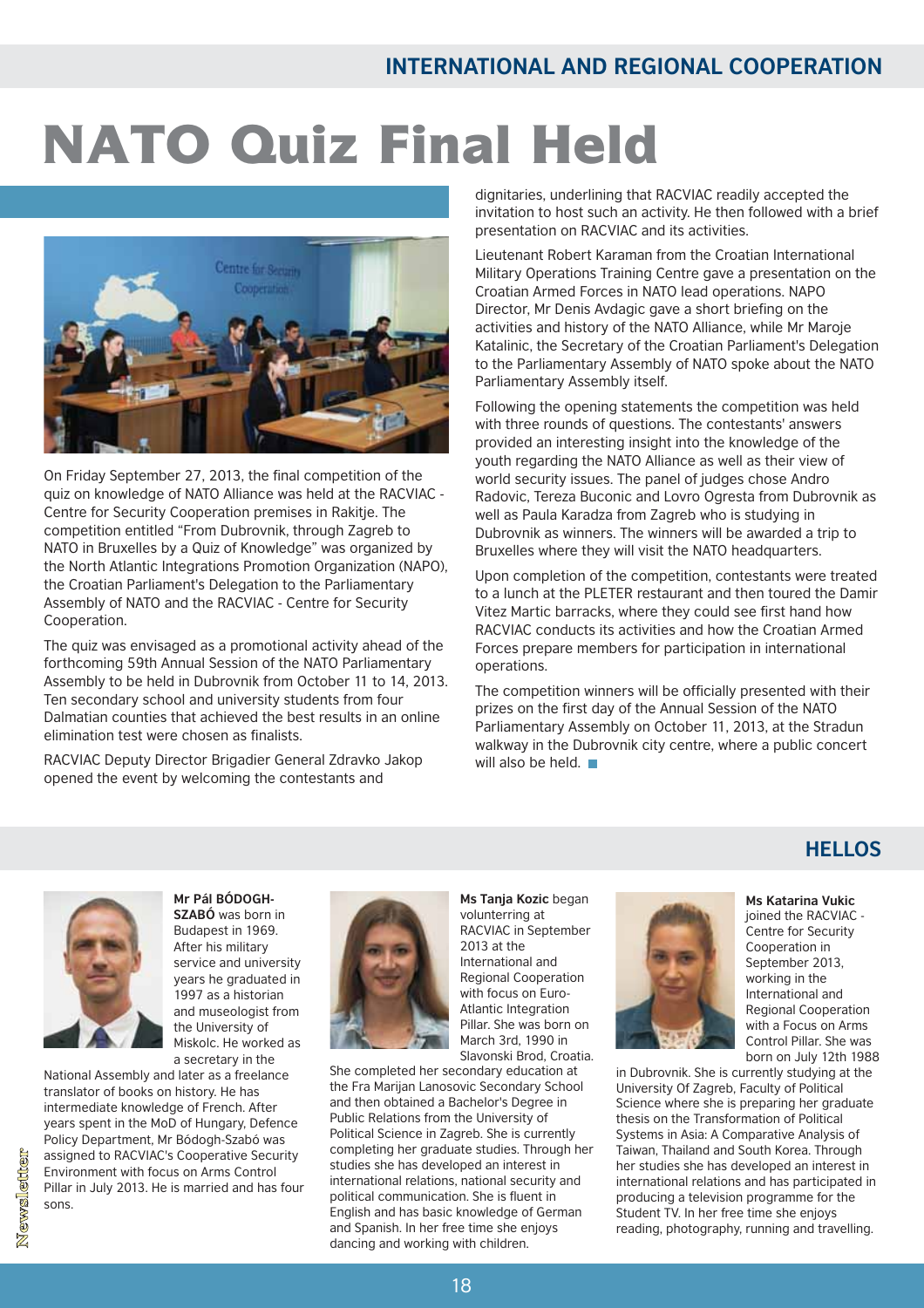

**Mr Milos Milosevic** joined the RACVIAC - Centre for Security Cooperation in September 2013 as a volunteer and is working in the Security Sector Reform Pillar. He was born in Belgrade, Serbia in 1987 and has a Bachelor's Degree in Political Science from the Faculty of Political Sciences, Belgrade University. He is currently working on his Master's Degree at the Belgrade University on Terrorism, Organized Crime and Safety with the thesis "Violence as a Determination Factor in the Forming and Growth of the Collective Guilt Concept". Before joining RACVIAC he was involved in drafting official

statements and other public relations issues for leading political parties. He alsocooperates with a group of colleges holding lectures about decentralization. His other interests include science-fiction, Formula 1 and camping. He is fluent in English and has basic knowledge of Russian.



**Capt Branko Lozancic** joined the RACVIAC - Centre for Security Cooperation as the Public Affairs Officer on September 10th, 2013. He arrived from the Croatian Ministry of Defence where he worked in the Defence Policy and Planning Department. This is Capt Lozancic's second tour of duty in RACVIAC, from

October 2008 to 2011 he served as the Chief of the Service Branch. He is married with two children and enjoys music, reading and fishing.

### **GOODBYES**



On July 15th, 2013 **Lt Col Zoltan Volgyi** completed his tour of duty as a Subject Matter Expert in RACVIAC's Cooperative Security Environment with focus on Arm Control Pillar. His intellectual capacities allowed him to comprehend the military/political interrelatedness and to submit valuable proposals to RACVIAC's community, while his expertise in arms control, along with his professional

knowledge, proved to be invaluable to our success. Thanks to his extensive professional and international experience, his contribution during the preparation and execution of RACVIAC's activities was always considerable. We wish him all the best in his private life and in his new duties in Hungary.



**Ms Mihaela Krsinic** served as an intern - Public Relations Assistant in the RACVIAC - Centre for Security Cooperation on a voluntary basis from 01 February to 31 July 2013, with a view to gaining relevant experience in an international organization dealing with security and defence issues in South-Eastern Europe. In the course of her internship, Ms Krsinic proved to be an able and dedicated worker and was helpful not only to the PR cell, but also to other departments within the Centre. She demonstrated a high level of eagerness in all her tasks and was

always ready to assist other colleagues. We thank her and wish her all the best in her future career.



**Mr Milan Janicijevic**, seconded from the Ministry of Defence in the Former Yugoslav Republic of Macedonia\*, served in the RACVIAC Centre for Security Cooperation as acting Programme Manager/Subject Matter Expert in the International and Regional Cooperation with Focus on Euro-Atlantic Integration Pillar for almost four years. During this time, he displayed extraordinary abilities and initiative, always going above and beyond to complete his tasks. His outstanding performance, organizational skills and

communication abilities, along with his in-depth knowledge of international and regional security cooperation issues, professionalism and courtesy of the highest standards made him an indispensable asset to the Centre. Mr Janicijevic completed his tour of duty on August 31st, 2013. We wish him all the best in his private and professional life.



Following four years of service as the Public Affairs finished her tour of duty at RACVIAC on August 31st, 2013. Capt Cicak displayed exceptional professionalism and devotion in her duties as the Public Affairs Officer demonstrating extraordinary innovation and creativity. She will be remembered for her interesting interviews published in the RACVIAC Newsletter and for initiating Officer, **Capt Marija Cicak**

the RACVIAC Facebook page. Her communication skills had a major impact on increasing the visibility of the Centre, while her proactive and supportive style greatly contributed to overall efficiency and effectiveness. We wish Capt Cicak all the best in her private life and in her duties at the Croatian International Military Operations Training Centre.

Newsletter

*\* Turkey recognizes the Republic of Macedonia with its constitutional name.*